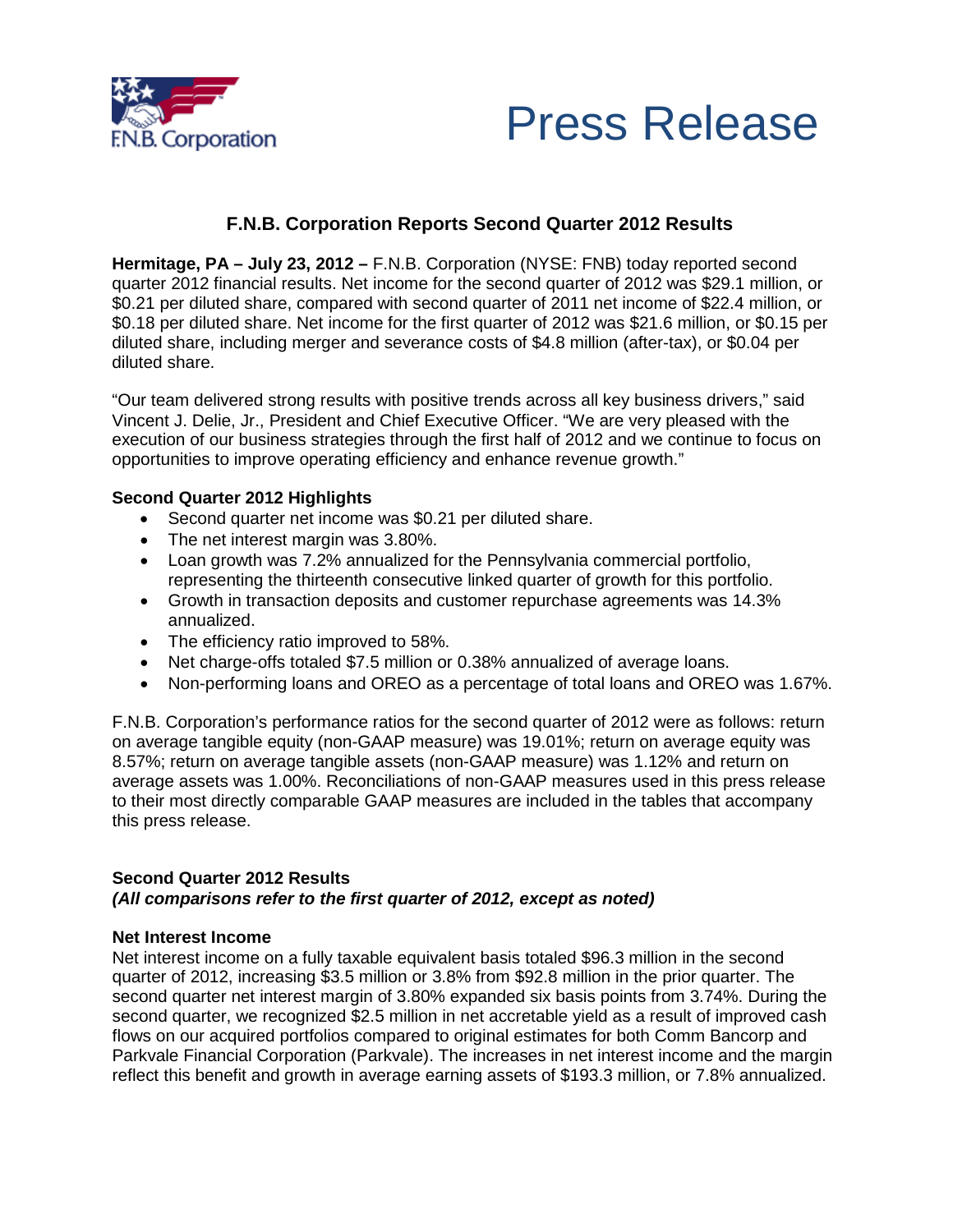Average loans totaled \$7.8 billion and grew \$54.1 million or 2.8% annualized. Average loans for the Florida portfolio declined \$28.7 million, or 20%, primarily a result of principal payoffs as we continue to execute our exit strategy for this portfolio. Average loan growth, excluding the Florida portfolio reduction, was \$82.8 million or 4.4% annualized, and continues to be largely driven by market share gains in the Pennsylvania commercial portfolio with these average balances growing \$72.3 million, or 7.2% annualized. The second quarter of 2012 represents the thirteenth consecutive linked-quarter of organic growth for this portfolio demonstrating our consistent ability to build market share through new client acquisition. Consumer loan results were also strong, growing \$48.4 million, or 8.3% annualized, reflecting seasonally higher demand and marketing initiatives targeting home-equity related products, as well as increased volume for indirect auto loans.

"Loan and deposit growth were strong," remarked Mr. Delie. "Our ability to achieve consistent, quality loan growth over the past three years and gain transaction deposits and customer repurchase agreements reflect the experience of our bankers and the effectiveness of our holistic, proprietary sales management process. Our efforts to balance growth while maintaining a low risk profile is demonstrated in the stability of the net interest margin and stable credit quality results."

Total average deposits and customer repurchase agreements totaled \$9.8 billion and grew \$150.6 million, or 6.3% annualized. Growth in lower cost transaction deposit accounts and customer repurchase agreements remained strong, increasing \$241.3 million, or 14.3% annualized, through a combination of customers maintaining higher average balances, transfers from time deposits and new account acquisition. Growth in transaction accounts and customer repurchase agreements was partially offset by a continued expected decline in time deposits due to the lower offered rate environment. As of June 30, 2012, FNB's total customer-based funding remained constant at 98% of total deposits and borrowings. Loans as a percentage of total deposits and customer repurchase agreements were 81%, compared to 80% at March 31, 2012.

## **Non-Interest Income**

Non-interest income totaled \$32.8 million in the second quarter of 2012, increasing \$1.0 million or 3.3%, as we continue to benefit from diverse fee income sources. Increases were reflected in higher service charges on deposits primarily as a result of seasonally higher volume. Securities commissions and fees and trust income were consistent with the prior quarter's results, while the lower insurance commission revenue reflects the seasonal decrease given contingent revenue that is normally received in the first quarter. The increase in other non-interest income reflects higher swap-related revenue generated through our commercial lending activities.

## **Non-Interest Expense**

Non-interest expense totaled \$78.5 million in the second quarter of 2012, declining \$8.2 million, or 9.5%, largely reflecting \$7.3 million lower merger and severance costs and lower personnel costs due to the benefit of realizing cost savings related to the Parkvale acquisition. The efficiency ratio for the second quarter improved to 57.7%, compared to 60.4%.

## **Credit Quality**

Credit quality results for the second quarter of 2012 reflect solid performance, with delinquency and non-performing loans and OREO metrics demonstrating significant improvement, primarily as a result of reductions in the Florida portfolio and continued solid performance for the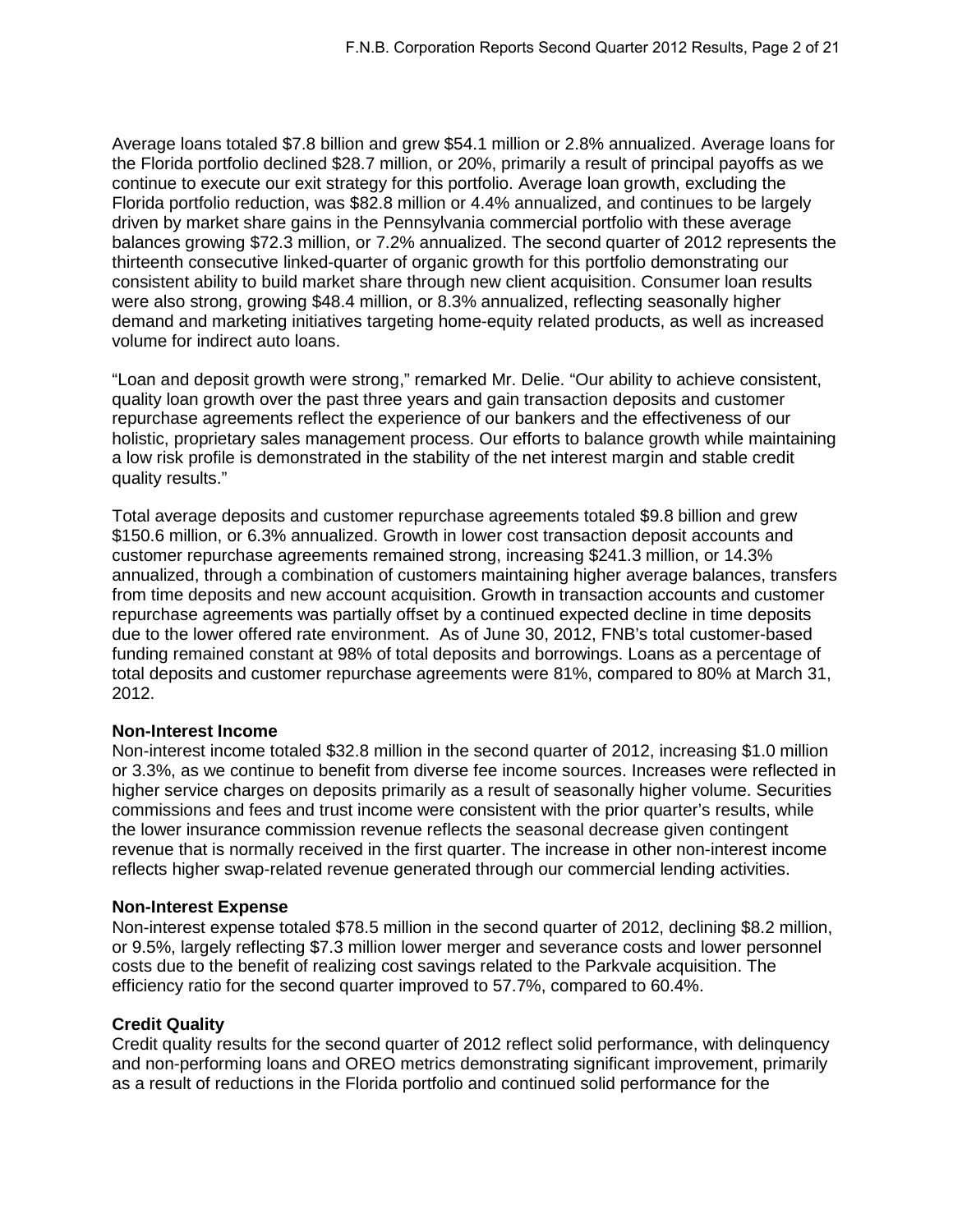Pennsylvania and Regency portfolios. The provision for loan losses equaled \$7.0 million for the second quarter of 2012, a slight increase from \$6.6 million in the prior quarter. Charge-off performance continued to be good with net charge-offs for the second quarter totaling \$7.5 million or 0.38% annualized. Year-to-date net charge-offs of 0.33% annualized compare favorably to the prior year-to-date period of 0.42% annualized. When measured against the originated portfolio, year-to-date originated net charge-offs improved 7 basis points to 0.38% of average originated loans compared to the prior year-to-date period. The ratio of non-performing loans and OREO to total loans and OREO improved 20 basis points over the prior quarter to 1.67% at June 30, 2012. For the originated portfolio, the ratio of non-performing loans and OREO to total loans and OREO improved 29 basis points to 1.93% at June 30, 2012. Total delinquency (total past due and non-accrual loans) to total originated loans improved 25 basis points to 1.78%. The ratio of the allowance for loan losses to total originated loans was 1.49%, compared to 1.55% at March 31, 2012.

The Pennsylvania loan portfolio totaled \$7.6 billion at June 30, 2012, representing 97% of the total loan portfolio. Overall credit quality performance for this portfolio reflects consistent, solid performance. Net charge-offs for the second quarter totaled \$5.2 million or 0.28% annualized of average loans, increased from seasonally low first quarter results. Year-to-date net charge-offs improved 6 basis points to 0.24% annualized of average loans compared to the prior year-todate period.

The Florida loan portfolio totaled \$84.6 million, decreasing \$50.9 million, or 37.6%, as a result of principal payoffs on performing and non-performing loans. Total Florida exposure (loans and OREO) totaled \$103.7 million and decreased \$49.9 million or 32.5%. Florida non-performing loans and OREO declined \$14.4 million, or 25.2%, and totaled \$42.8 million at June 30, 2012.

## **Income Taxes**

The effective tax rate was 30.2% for the second quarter of 2012, compared to 26.6% for the first quarter of 2012, reflecting the impact of higher pre-tax income and a \$0.4 million effective rate adjustment due to lower projected tax benefits of certain items. The effective tax rate for the six months ended June 30, 2012 was 28.8%, which approximates the rate expected for the remainder of 2012.

## **Capital Position**

The Corporation's capital levels at June 30, 2012 continue to exceed federal bank regulatory agency "well capitalized" thresholds. Regulatory capital ratios at June 30, 2012 (estimated) are consistent with March 31, 2012 ratios. At June 30, 2012, the estimated total risk-based capital ratio was 12.1%, compared to 12.0% at March 31, 2012. The estimated tier 1 risk-based capital ratio and the leverage ratio remained unchanged at 10.5% and 8.1%, respectively.

At June 30, 2012, the tangible equity to tangible assets ratio (non-GAAP measure) increased to 5.95% from 5.82% and the tangible book value per share (non-GAAP measure) increased to \$4.70 from \$4.59.

The dividend payout ratio for the second quarter of 2012 was 58%.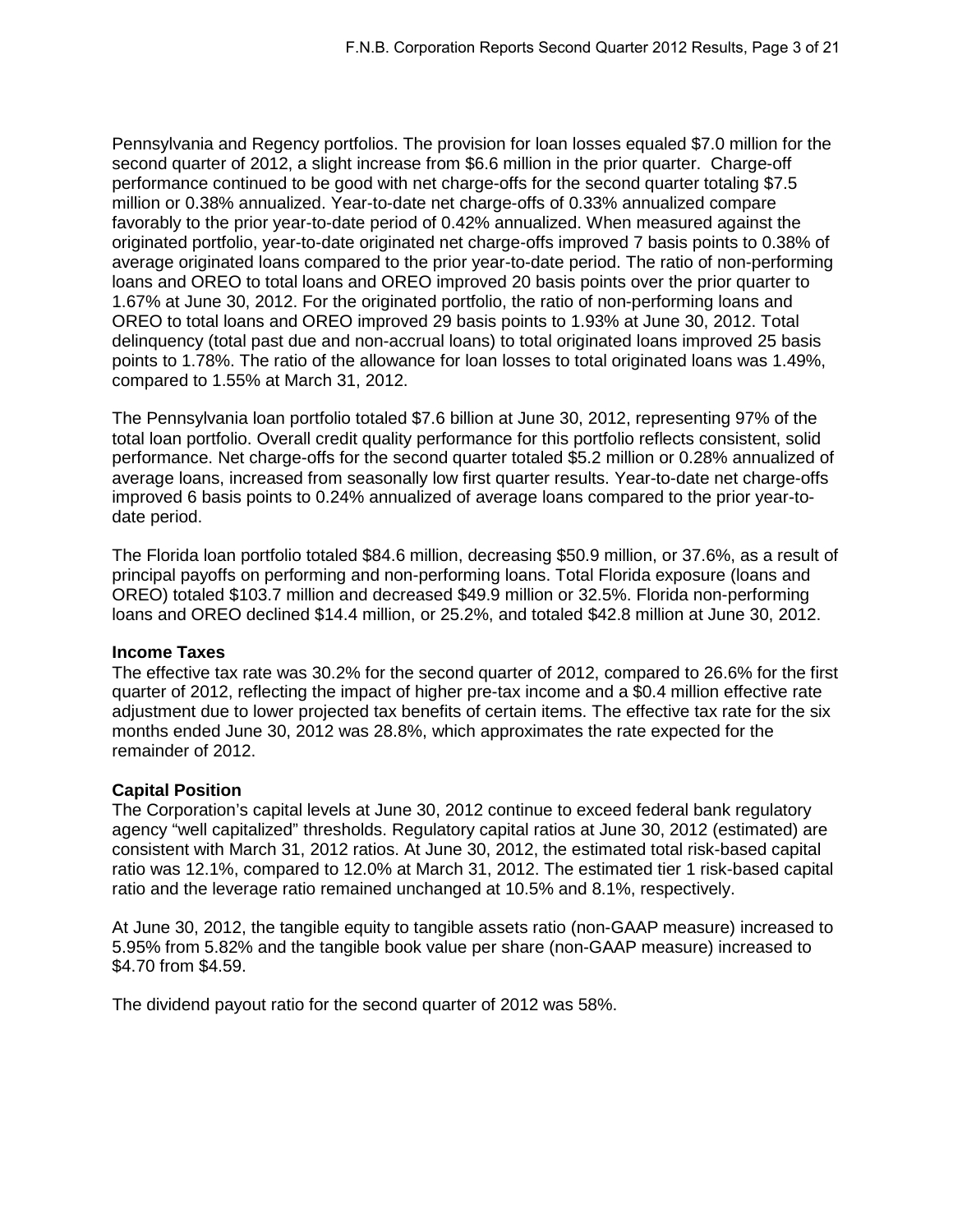## **Year-to-Date Results**  *(All comparisons refer to the prior year-to-date period, except as noted)*

*Year-to-date results for the six months ended June 30, 2012 include the impact from the Parkvale acquisition completed on January 1, 2012.*

For the six months ended June 30, 2012, F.N.B. Corporation's net income totaled \$50.7 million, or \$0.36 per diluted share, improved from \$39.5 million, or \$0.32 per diluted share. For the 2012 year-to-date period, return on average tangible equity (non-GAAP measure) equaled 16.86% compared to 15.40%, return on average equity was 7.50% compared to 6.94%, return on average tangible assets (non-GAAP measure) was 0.99% compared to 0.92%, and return on average assets was 0.88% compared to 0.82%.

Net interest income on a fully taxable equivalent basis totaled \$189.1 million for the first six months of 2012, an increase of \$29.2 million or 18.3%, reflecting 18.7% growth in average earning assets partially offset by a modest 2 basis point narrowing of the net interest margin. The growth in earning assets reflects a combination of organic growth and the Parkvale acquisition. For the first six months of 2012, average loans grew 18.6%, with organic growth of 4.6% reflecting strong market share gains in the Pennsylvania commercial portfolio as well as organic consumer loan growth over and above the Parkvale portfolio. Average deposits and customer repurchase agreements grew 21.3%, with organic growth of 2.2% for the first six months of 2012. Transaction deposits and customer repurchase agreements grew 22.2%, with organic growth of 7.9% representing successful new customer acquisition and higher average balances.

Non-interest income totaled \$64.5 million for the first half of 2012, increasing \$6.8 million, or 11.8%, primarily due to higher service charge revenue and other non-interest income. Service charges increased \$4.8 million, or 15.8%, reflecting higher volume, organic growth and the expanded customer base due to the Parkvale acquisition. Insurance commissions and fees increased 3.1%. Non-interest income for the first half of 2012 also reflects continued strong swap-related revenues of \$2.1 million, up 36.6% from \$1.6 million in the prior year-to-date period, given the successful commercial loan growth results and continued low interest rate environment.

Non-interest expense totaled \$165.2 million for the first half of 2012, an increase of \$22.2 million, or 15.6%, principally due to adding Parkvale-related operating costs and a net increase of \$3.6 million in merger and severance costs. F.N.B. Corporation's 2012 year-to-date efficiency ratio improved to 59.1% compared to 60.3%.

Credit quality results continued to trend positively during the first half of 2012 and compare favorably to prior year-to-date results, reflecting continued solid performance for the Pennsylvania and Regency portfolios and improvement in the Florida portfolio. Provision was \$13.6 million for the first half of 2012, improving \$3.2 million primarily due to lower provision in the Florida portfolio. Net charge-off results for the first six months of 2012 improved 9 basis points to 0.33% annualized of total average loans. The ratio of the allowance for loan losses to total originated loans equaled 1.49% at June 30, 2012, compared to 1.73% at June 30, 2011, primarily reflecting improvements in the Florida portfolio and the utilization of previously established Florida portfolio reserves. Total Florida loans and OREO decreased 49% on a year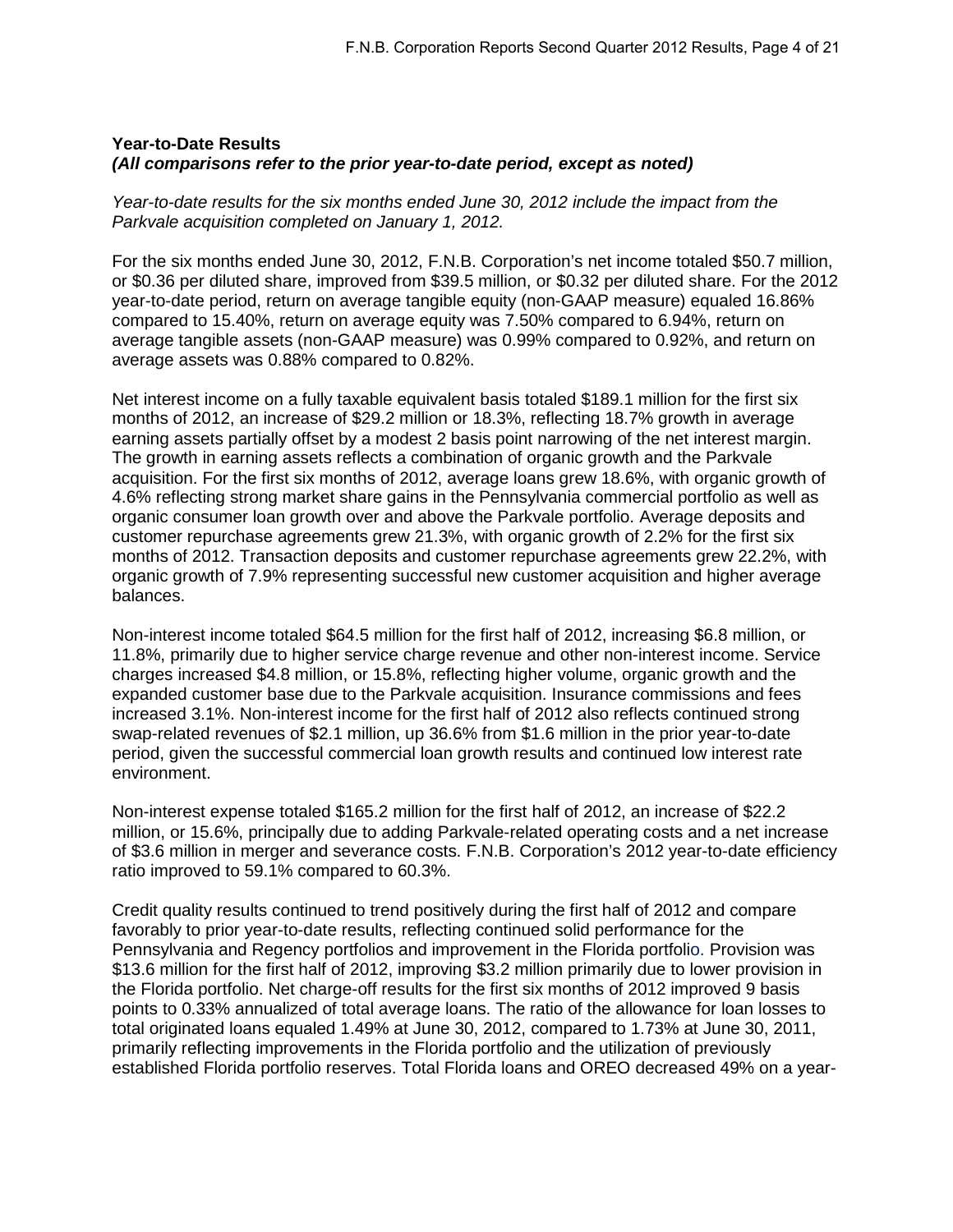over-year basis and the loan portion of the Florida portfolio represents only 1.1% of total loans at June 30, 2012.

## **Conference Call**

F.N.B. Corporation will host its quarterly conference call to discuss second quarter 2012 financial results on Tuesday, July 24, 2012 at 10:00 a.m. Eastern Time. Participating callers may access the call by dialing (877) 741-4242 or (719) 325-4761 for international callers; the confirmation number is 3445923. The Webcast and presentation materials may be accessed through the "Shareholder and Investor Relations" section of the Corporation's Web site at www.fnbcorporation.com.

A replay of the call will be available from 1:00 p.m. Eastern Time the day of the call until midnight Eastern Time on Wednesday, August 1, 2012. The replay is accessible by dialing (877) 870-5176 or (858) 384-5517 for international callers; the confirmation number is 3445923. The call transcript and Webcast will be available on the "Shareholder and Investor Relations" section of F.N.B. Corporation's Web site at [www.fnbcorporation.com.](http://www.fnbcorporation.com/)

## **About F.N.B. Corporation**

F.N.B. Corporation, headquartered in Hermitage, PA, is a diversified financial services company with total assets of \$11.8 billion. F.N.B. Corporation is a leading provider of commercial and retail banking, leasing, wealth management, insurance, merchant banking and consumer finance services in Pennsylvania, Ohio and West Virginia, where it owns and operates First National Bank of Pennsylvania, First National Trust Company, First National Investment Services Company, LLC, F.N.B. Investment Advisors, Inc., First National Insurance Agency, LLC, F.N.B. Capital Corporation, LLC, Regency Finance Company and F.N.B. Commercial Leasing. It also operates consumer finance offices in Kentucky and Tennessee.

## **Cautionary Statement Regarding Forward-looking Information**

We make statements in this press release and related conference call, and may from time to time make other statements, regarding our outlook for earnings, revenues, expenses, capital levels, liquidity levels, asset levels, asset quality and other matters regarding or affecting F.N.B. Corporation and its future business and operations that are forward-looking statements within the meaning of the Private Securities Litigation Reform Act. Forward-looking statements are typically identified by words such as "believe," "plan," "expect," "anticipate," "see," "look," "intend," "outlook," "project," "forecast," "estimate," "goal," "will," "should" and other similar words and expressions. Forward-looking statements are subject to numerous assumptions, risks and uncertainties, which change over time.

Forward-looking statements speak only as of the date made. We do not assume any duty and do not undertake to update forward-looking statements. Actual results or future events could differ, possibly materially, from those anticipated in forward-looking statements, as well as from historical performance.

Our forward-looking statements are subject to the following principal risks and uncertainties:

- − Our businesses, financial results and balance sheet values are affected by business and economic conditions, including the following:
	- Changes in interest rates and valuations in debt, equity and other financial markets.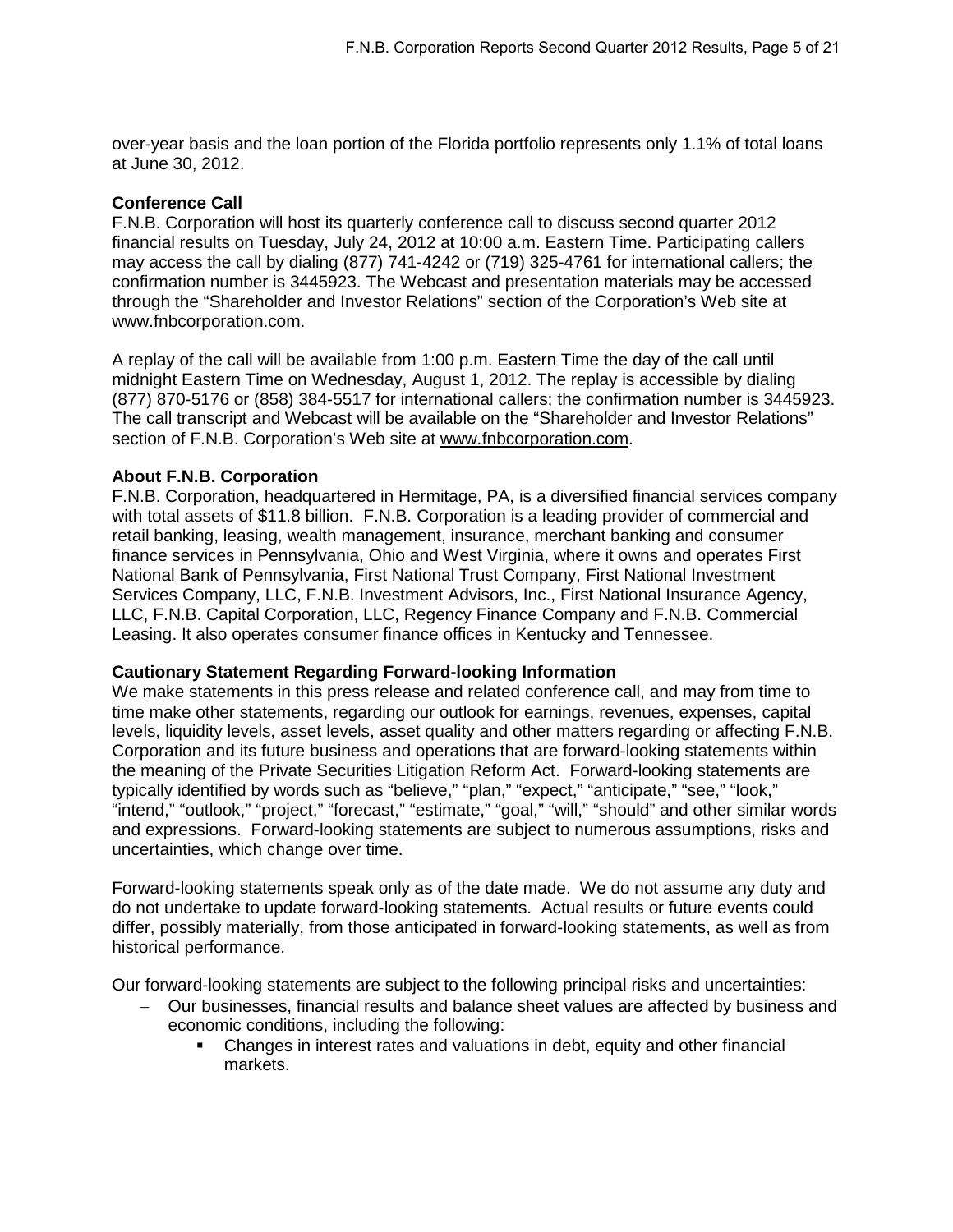- Disruptions in the liquidity and other functioning of U.S. and global financial markets.
- Actions by the Federal Reserve, U.S. Treasury and other government agencies, including those that impact money supply and market interest rates.
- Changes in customers', suppliers' and other counterparties' performance and creditworthiness which adversely affect loan utilization rates, delinquencies, defaults and counterparty ability to meet credit and other obligations.
- Slowing or failure of the current moderate economic recovery and persistence or worsening levels of unemployment.
- Changes in customer preferences and behavior, whether due to changing business and economic conditions, legislative and regulatory initiatives, or other factors.
- Legal and regulatory developments could affect our ability to operate our businesses, financial condition, results of operations, competitive position, reputation, or pursuit of attractive acquisition opportunities. Reputational impacts could affect matters such as business generation and retention, liquidity, funding, and ability to attract and retain management. These developments could include:
	- Changes resulting from legislative and regulatory reforms, including broad-based restructuring of financial industry regulation; changes to laws and regulations involving tax, pension, bankruptcy, consumer protection, and other industry aspects; and changes in accounting policies and principles. We will continue to be impacted by extensive reforms provided for in the Dodd-Frank Wall Street Reform and Consumer Protection Act and otherwise growing out of the recent financial crisis, the precise nature, extent and timing of which, and their impact on us, remains uncertain.
	- Changes to regulations governing bank capital and liquidity standards, including due to the Dodd-Frank Act and to Basel III initiatives.
	- **IMPACT ON BUS 2018 IMP** 1950 impact on business and operating results of any costs associated with obtaining rights in intellectual property, the adequacy of our intellectual property protection in general and rapid technological developments and changes. Our ability to anticipate and respond to technological changes can also impact our ability to respond to customer needs and meet competitive demands.
- Business and operating results are affected by our ability to identify and effectively manage risks inherent in our businesses, including, where appropriate, through effective use of third-party insurance, derivatives, swaps, and capital management techniques, and to meet evolving regulatory capital standards.
- − Increased competition, whether due to consolidation among financial institutions; realignments or consolidation of branch offices, legal and regulatory developments, industry restructuring or other causes, can have an impact on customer acquisition, growth and retention and on credit spreads and product pricing, which can affect market share, deposits and revenues.
- As demonstrated by our Parkvale acquisition, we grow our business in part by acquiring from time to time other financial services companies, financial services assets and related deposits. These acquisitions often present risks and uncertainties, including, the possibility that the transaction cannot be consummated; regulatory issues; cost, or difficulties, involved in integration and conversion of the acquired businesses after closing; inability to realize expected cost savings, efficiencies and strategic advantages;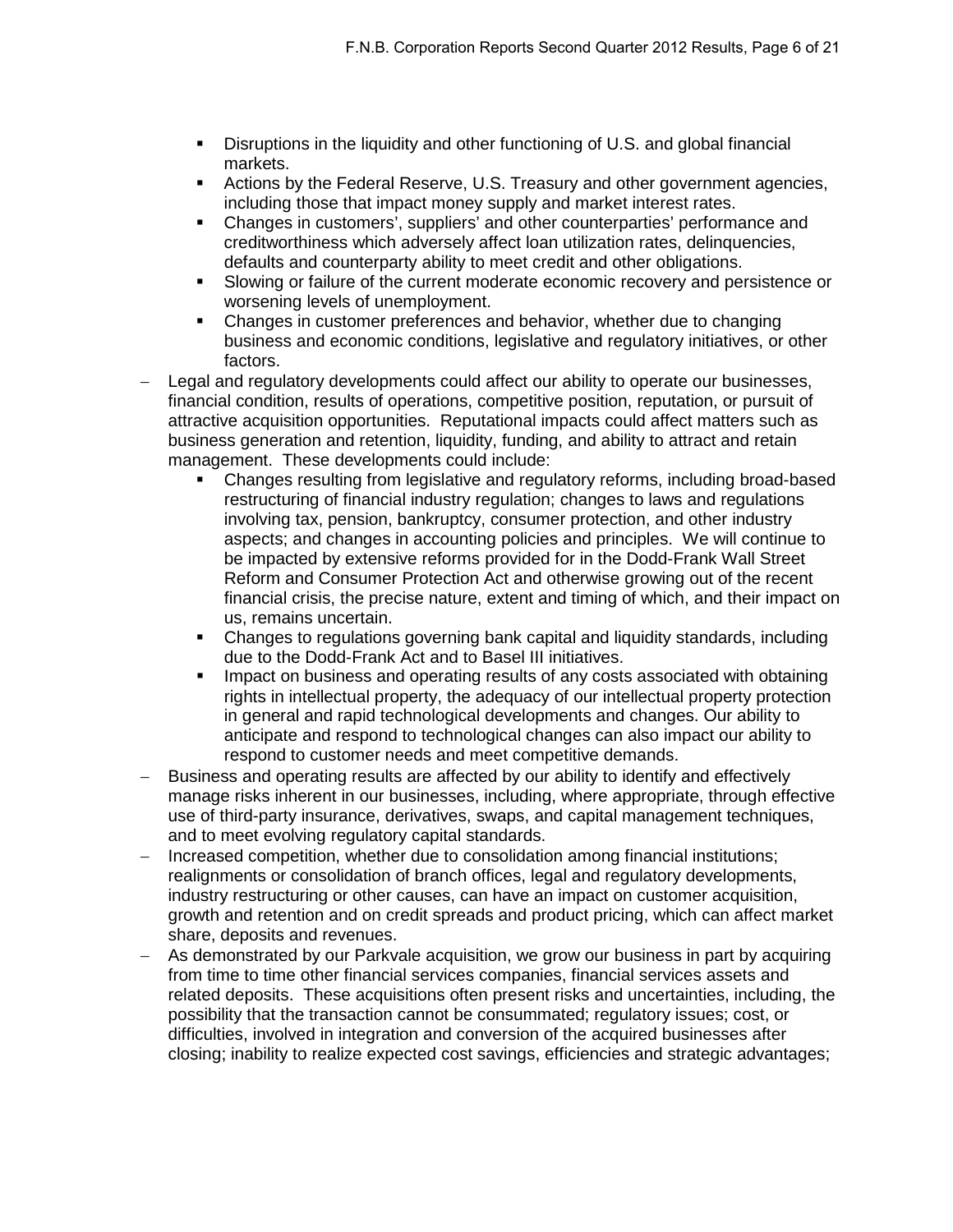the extent of credit losses in acquired loan portfolios and extent of deposit attrition; and the potential dilutive effect to our current shareholders.

- − Competition can have an impact on customer acquisition, growth and retention and on credit spreads and product pricing, which can affect market share, deposits and revenues. Industry restructuring in the current environment could also impact our business and financial performance through changes in counterparty creditworthiness and performance and the competitive and regulatory landscape. Our ability to anticipate and respond to technological changes can also impact our ability to respond to customer needs and meet competitive demands.
- − Business and operating results can also be affected by widespread disasters, dislocations, terrorist activities or international hostilities through their impacts on the economy and financial markets.

We provide greater detail regarding some of these factors in our 2011 Form 10-K and 2012 Form 10-Qs, including the Risk Factors section of those reports, and our subsequent SEC filings. Our forward-looking statements may also be subject to other risks and uncertainties, including those we may discuss elsewhere in this news release or in SEC filings, accessible on the SEC's website at [www.sec.gov](http://www.sec.gov/) and on our corporate website at [www.fnbcorporation.com.](http://www.fnbcorporation.com/) We have included these web addresses as inactive textual references only. Information on these websites is not part of this document.

# # #

## **Analyst/Institutional Investor Contact:**

Cynthia Christopher 724-983-3429 724-815-3926 (cell) [christoc@fnb-corp.com](mailto:christoc@fnb-corp.com)

**Media Contact:**

Jennifer Reel 724-983-4856 724-699-6389 (cell) [reel@fnb-corp.com](mailto:reel@fnb-corp.com)

DATA SHEETS FOLLOW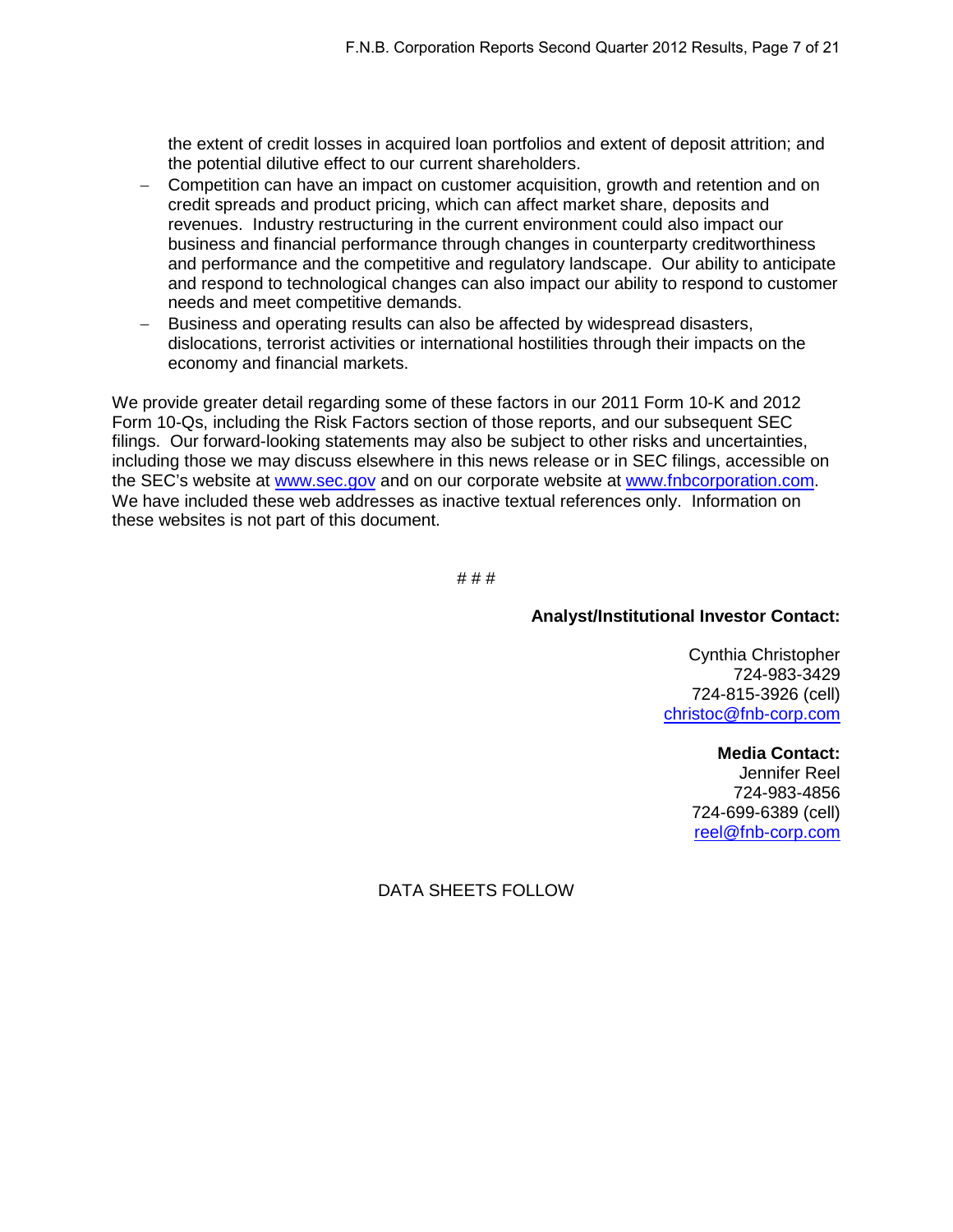## **(Unaudited)**

**(Dollars in thousands, except per share data)**

|                                           | 2012        |             | 2011        | 2Q12 -<br>1Q12 | 2Q12 -<br>2Q11 |
|-------------------------------------------|-------------|-------------|-------------|----------------|----------------|
|                                           | Second      | First       | Second      | Percent        | Percent        |
| <b>Statement of earnings</b>              | Quarter     | Quarter     | Quarter     | Variance       | Variance       |
| Interest income                           | \$109,285   | \$107,287   | \$98,155    | 1.9            | 11.3           |
| Interest expense                          | 14,804      | 16,366      | 19,461      | $-9.5$         | $-23.9$        |
| Net interest income                       | 94,481      | 90,921      | 78,694      | 3.9            | 20.1           |
| Taxable equivalent adjustment             | 1,831       | 1,901       | 1,999       | $-3.7$         | $-8.4$         |
| Net interest income (FTE) (1)             | 96,312      | 92,822      | 80,693      | 3.8            | 19.4           |
| Provision for loan losses                 | 7,027       | 6,572       | 8,551       | 6.9            | $-17.8$        |
| Net interest income after provision (FTE) | 89,285      | 86,250      | 72,142      | 3.5            | 23.8           |
| Service charges                           | 17,588      | 17,165      | 15,666      | 2.5            | 12.3           |
| Insurance commissions and fees            | 3,882       | 4,172       | 3,664       | $-7.0$         | 5.9            |
| Securities commissions and fees           | 2,030       | 2,011       | 2,130       | 0.9            | -4.7           |
| Trust income                              | 3,842       | 3,734       | 3,947       | 2.9            | $-2.6$         |
| Gain on sale of securities                | 260         | 108         | 38          | 140.7          | 584.1          |
| Gain on sale of loans                     | 711         | 809         | 376         | $-12.2$        | 89.2           |
| Other                                     | 4,465       | 3,746       | 3,437       | 19.2           | 29.9           |
| Total non-interest income                 | 32,778      | 31,745      | 29,258      | 3.3            | 12.0           |
| Salaries and employee benefits            | 41,070      | 44,606      | 36,528      | $-7.9$         | 12.4           |
| Occupancy and equipment                   | 11,862      | 11,792      | 9,985       | 0.6            | 18.8           |
| Amortization of intangibles               | 2,369       | 2,281       | 1,805       | 3.9            | 31.2           |
| Other real estate owned                   | 1,467       | 1,636       | 2,342       | $-10.4$        | $-37.4$        |
| FHLB prepayment penalty                   | 0           | 0           | 0           | n/m            | n/m            |
| Other                                     | 21,714      | 26,358      | 17,709      | $-17.6$        | 22.6           |
| Total non-interest expense                | 78,482      | 86,673      | 68,369      | $-9.5$         | 14.8           |
| Income before income taxes                | 43,581      | 31,322      | 33,031      | 39.1           | 31.9           |
| Taxable equivalent adjustment             | 1,831       | 1,901       | 1,999       | $-3.7$         | $-8.4$         |
| Income taxes                              | 12,620      | 7,839       | 8,670       | 61.0           | 45.6           |
| Net income                                | \$29,130    | \$21,582    | \$22,362    | 35.0           | 30.3           |
| Earnings per share:                       |             |             |             |                |                |
| Basic                                     | \$0.21      | \$0.16      | \$0.18      | 31.3           | 16.7           |
| <b>Diluted</b>                            | \$0.21      | \$0.15      | \$0.18      | 40.0           | 16.7           |
| <b>Performance ratios</b>                 |             |             |             |                |                |
| Return on average equity                  | 8.57%       | 6.42%       | 7.69%       |                |                |
| Return on average tangible equity (2) (4) | 19.01%      | 14.65%      | 16.77%      |                |                |
| Return on average assets                  | 1.00%       | 0.75%       | 0.91%       |                |                |
| Return on average tangible assets (3) (4) | 1.12%       | 0.86%       | 1.02%       |                |                |
| Net interest margin (FTE) (1)             | 3.80%       | 3.74%       | 3.78%       |                |                |
| Yield on earning assets (FTE) (1)         | 4.39%       | 4.40%       | 4.69%       |                |                |
| Cost of funds                             | 0.69%       | 0.77%       | 1.06%       |                |                |
| Efficiency ratio (FTE) (1) (5)            | 57.74%      | 60.42%      | 58.32%      |                |                |
| Effective tax rate                        | 30.23%      | 26.64%      | 27.94%      |                |                |
| <b>Common stock data</b>                  |             |             |             |                |                |
| Average basic shares outstanding          | 139,093,641 | 138,898,581 | 123,254,895 | 0.1            | 12.9           |
| Average diluted shares outstanding        | 140,534,032 | 140,386,625 | 124,113,366 | 0.1            | 13.2           |
| Ending shares outstanding                 | 139,709,302 | 139,501,039 | 127,024,899 | 0.1            | 10.0           |
| Book value per share                      | \$9.82      | \$9.71      | \$9.47      | 1.2            | 3.7            |
| Tangible book value per share (4)         | \$4.70      | \$4.59      | \$4.73      | 2.4            | $-0.6$         |
| Dividend payout ratio                     | 58.07%      | 78.11%      | 68.64%      |                |                |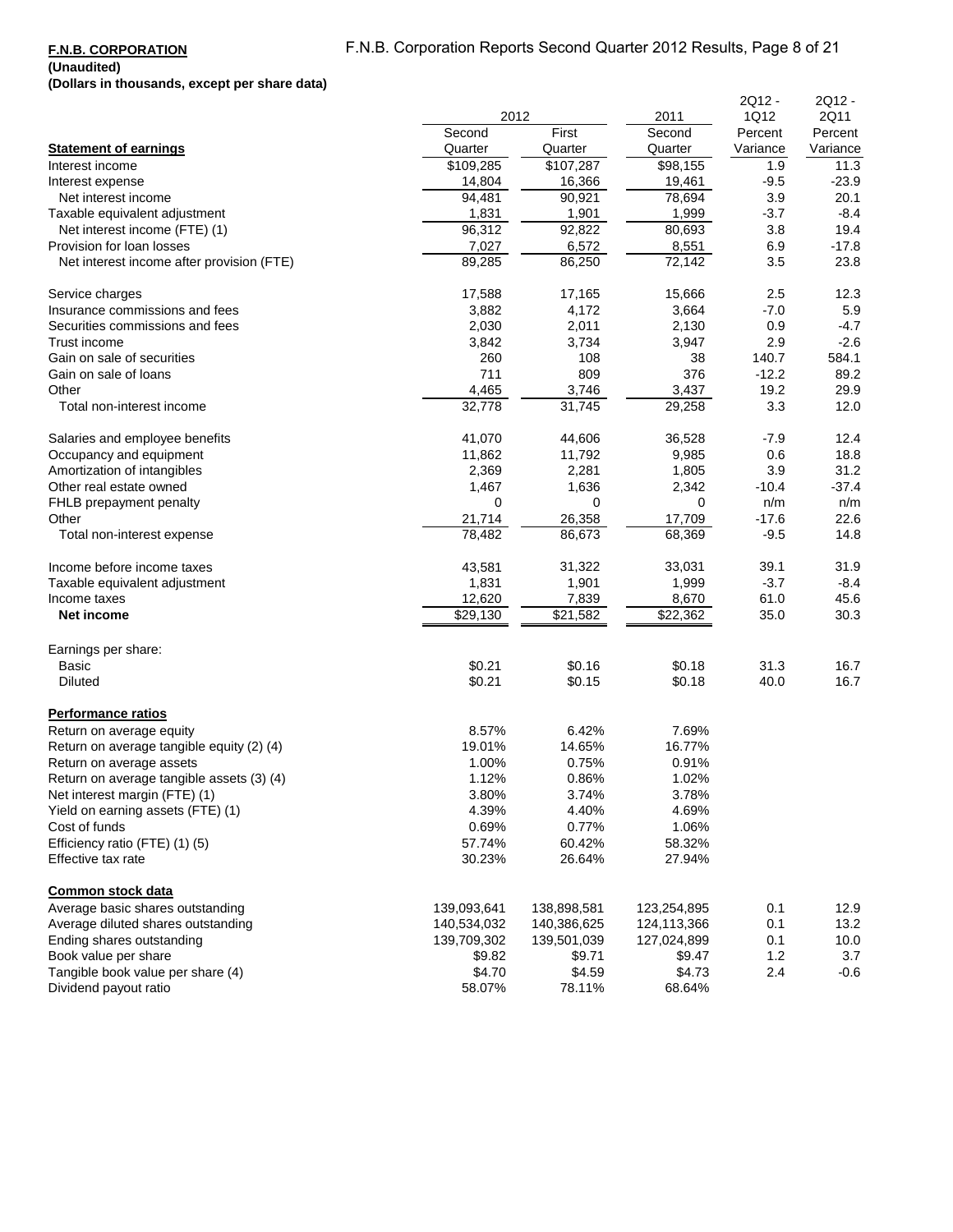## **(Unaudited)**

**(Dollars in thousands, except per share data)**

|                                           | For the Six Months |             |          |
|-------------------------------------------|--------------------|-------------|----------|
|                                           | Ended June 30.     |             | Percent  |
| <b>Statement of earnings</b>              | 2012               | 2011        | Variance |
| Interest income                           | \$216,572          | \$195,526   | 10.8     |
| Interest expense                          | 31,170             | 39,549      | -21.2    |
| Net interest income                       | 185,402            | 155,977     | 18.9     |
| Taxable equivalent adjustment             | 3,732              | 3,964       | $-5.8$   |
|                                           | 189,134            | 159,941     | 18.3     |
| Net interest income (FTE) (1)             |                    |             |          |
| Provision for loan losses                 | 13,599             | 16,779      | $-19.0$  |
| Net interest income after provision (FTE) | 175,535            | 143,162     | 22.6     |
| Service charges                           | 34,753             | 30,001      | 15.8     |
| Insurance commissions and fees            | 8,054              | 7,810       | 3.1      |
| Securities commissions and fees           | 4,041              | 4,102       | $-1.5$   |
| Trust income                              | 7,576              | 7,657       | $-1.1$   |
| Gain on sale of securities                | 368                | 92          | 300.9    |
| Gain on sale of loans                     | 1,520              | 1,143       | 33.0     |
| Other                                     | 8,211              | 6,885       | 19.3     |
| Total non-interest income                 | 64,523             | 57,690      | 11.8     |
|                                           |                    |             |          |
| Salaries and employee benefits            | 85,676             | 74,910      | 14.4     |
| Occupancy and equipment                   | 23,654             | 20,370      | 16.1     |
| Amortization of intangibles               | 4,650              | 3,601       | 29.1     |
| Other real estate owned                   | 3,103              | 3,921       | $-20.9$  |
| FHLB prepayment penalty                   | 0                  | 0           | 0.0      |
| Other                                     | 48,072             | 40,124      | 19.8     |
| Total non-interest expense                | 165,155            | 142,926     | 15.6     |
|                                           |                    |             |          |
| Income before income taxes                | 74,903             | 57,926      | 29.3     |
| Taxable equivalent adjustment             | 3,732              | 3,964       | $-5.8$   |
| Income taxes                              | 20,459             | 14,425      | 41.8     |
| Net income                                | \$50,712           | \$39,537    | 28.3     |
|                                           |                    |             |          |
| Earnings per share:                       | \$0.36             | \$0.32      |          |
| Basic                                     |                    |             | 12.5     |
| <b>Diluted</b>                            | \$0.36             | \$0.32      | 12.5     |
| <b>Performance ratios</b>                 |                    |             |          |
| Return on average equity                  | 7.50%              | 6.94%       |          |
| Return on average tangible equity (2) (4) | 16.86%             | 15.40%      |          |
| Return on average assets                  | 0.88%              | 0.82%       |          |
| Return on average tangible assets (3) (4) | 0.99%              | 0.92%       |          |
| Net interest margin (FTE) (1)             | 3.77%              | 3.79%       |          |
| Yield on earning assets (FTE) (1)         | 4.39%              | 4.73%       |          |
| Cost of funds                             | 0.73%              | 1.09%       |          |
|                                           |                    |             |          |
| Efficiency ratio (FTE) (1) (5)            | 59.06%             | 60.30%      |          |
| Effective tax rate                        | 28.75%             | 26.73%      |          |
| Common stock data                         |                    |             |          |
| Average basic shares outstanding          | 138,996,110        | 121,732,522 | 14.2     |
| Average diluted shares outstanding        | 140,442,324        | 122,543,678 | 14.6     |
| Ending shares outstanding                 | 139,709,302        | 127,024,899 | 10.0     |
| Book value per share                      | \$9.82             | \$9.47      | 3.7      |
| Tangible book value per share (4)         | \$4.70             | \$4.73      | -0.6     |
| Dividend payout ratio                     |                    | 75.25%      |          |
|                                           | 66.60%             |             |          |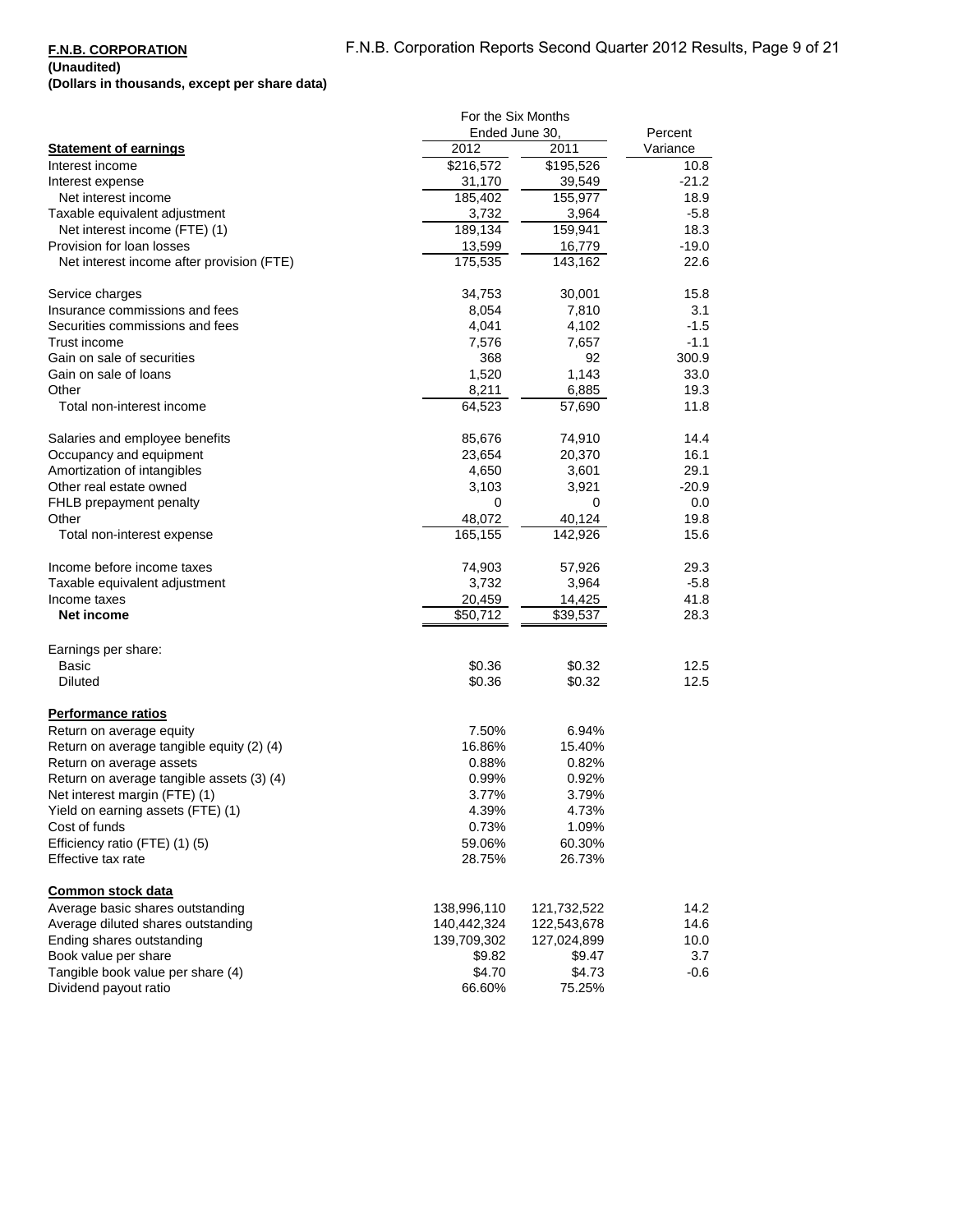## F.N.B. Corporation Reports Second Quarter 2012 Results, Page 10 of 21

## **F.N.B. CORPORATION**

| נטשטאטווי ווו פווטעשן                              |              |              |             |                |                |
|----------------------------------------------------|--------------|--------------|-------------|----------------|----------------|
|                                                    | 2012         |              | 2011        | 2Q12 -<br>1Q12 | 2Q12 -<br>2Q11 |
|                                                    | Second       | First        | Second      | Percent        | Percent        |
| <b>Balance Sheet (at period end)</b>               | Quarter      | Quarter      | Quarter     | Variance       | Variance       |
| Assets                                             |              |              |             |                |                |
| Cash and due from banks                            | \$197,317    | \$192,346    | \$172,401   | 2.6            | 14.5           |
| Interest bearing deposits with banks               | 25,441       | 72,376       | 16,732      | $-64.8$        | 52.0           |
| Cash and cash equivalents                          | 222,758      | 264,722      | 189,133     | $-15.9$        | 17.8           |
| Securities available for sale                      | 1,071,924    | 1,097,801    | 820,847     | $-2.4$         | 30.6           |
| Securities held to maturity                        | 1,203,240    | 1,178,558    | 1,010,672   | 2.1            | 19.1           |
| Residential mortgage loans held for sale           | 17,000       | 11,618       | 9,922       | 46.3           | 71.3           |
| Loans, net of unearned income                      | 7,860,856    | 7,802,792    | 6,702,595   | 0.7            | 17.3           |
| Allowance for loan losses                          | (101, 647)   | (102, 093)   | (109, 224)  | -0.4           | $-6.9$         |
| Net loans                                          | 7,759,209    | 7,700,699    | 6,593,371   | 0.8            | 17.7           |
| Premises and equipment, net                        | 148,806      | 146,406      | 126,061     | 1.6            | 18.0           |
| Goodwill                                           | 673,094      | 670,519      | 567,378     | 0.4            | 18.6           |
| Core deposit and other intangible assets, net      | 42,337       | 43,657       | 34,580      | -3.0           | 22.4           |
| Bank owned life insurance                          | 237,871      | 236,753      | 208,714     | 0.5            | 14.0           |
| Other assets                                       | 374,500      | 375,330      | 296,485     | $-0.2$         | 26.3           |
| <b>Total Assets</b>                                | \$11,750,739 | \$11,726,063 | \$9,857,163 | 0.2            | 19.2           |
|                                                    |              |              |             |                |                |
| Liabilities                                        |              |              |             |                |                |
| Deposits:                                          |              |              |             |                |                |
| Non-interest bearing demand                        | \$1,614,476  | \$1,579,340  | \$1,267,554 | 2.2            | 27.4           |
| Savings and NOW                                    | 4,686,599    | 4,706,748    | 3,853,257   | -0.4           | 21.6           |
| Certificates and other time deposits               | 2,685,225    | 2,769,066    | 2,276,408   | $-3.0$         | 18.0           |
| <b>Total Deposits</b>                              | 8,986,300    | 9,055,154    | 7,397,219   | $-0.8$         | 21.5           |
| Other liabilities                                  | 162,786      | 144,094      | 103,492     | 13.0           | 57.3           |
| Short-term borrowings                              | 934,510      | 877,828      | 728,300     | 6.5            | 28.3           |
| Long-term debt                                     | 90,654       | 90,308       | 221,061     | 0.4            | $-59.0$        |
| Junior subordinated debt                           | 203,993      | 203,980      | 203,941     | 0.0            | 0.0            |
| <b>Total Liabilities</b>                           | 10,378,243   | 10,371,364   | 8,654,013   | 0.1            | 19.9           |
|                                                    |              |              |             |                |                |
| Stockholders' Equity                               |              |              |             |                |                |
| Common stock                                       | 1,396        | 1,393        | 1,267       | 0.2            | 10.2           |
| Additional paid-in capital                         | 1,367,855    | 1,363,956    | 1,219,663   | 0.3            | 12.2           |
| Retained earnings                                  | 49,485       | 37,272       | 16,348      | 32.8           | 202.7          |
| Accumulated other comprehensive income             | (41, 361)    | (43, 735)    | (30, 716)   | $-5.4$         | 34.7           |
| Treasury stock                                     | (4,879)      | (4, 187)     | (3, 412)    | 16.5           | 43.0           |
| <b>Total Stockholders' Equity</b>                  | 1,372,496    | 1,354,699    | 1,203,150   | 1.3            | 14.1           |
| Total Liabilities and Stockholders' Equity         | \$11,750,739 | \$11,726,063 | \$9,857,163 | 0.2            | 19.2           |
|                                                    |              |              |             |                |                |
| <b>Selected average balances</b>                   |              |              |             |                |                |
| <b>Total assets</b>                                | \$11,734,221 | \$11,563,665 | \$9,866,025 | 1.5            | 18.9           |
| Earning assets                                     | 10,164,175   | 9,970,829    | 8,557,590   | 1.9            | 18.8           |
| <b>Securities</b>                                  | 2,255,255    | 2,094,803    | 1,766,329   | 7.7            | 27.7           |
| Interest bearing deposits with banks               | 77,073       | 98,265       | 167,924     | $-21.6$        | $-54.1$        |
| Loans, net of unearned income                      | 7,831,847    | 7,777,761    | 6,623,337   | 0.7            | 18.2           |
| Allowance for loan losses                          | 103,618      | 102,519      | 109,489     | 1.1            | $-5.4$         |
| Goodwill and intangibles                           | 718,507      | 719,195      | 603,552     | $-0.1$         | 19.0           |
| Deposits and customer repurchase agreements (6)    | 9,750,808    | 9,600,217    | 8,041,138   | 1.6            | 21.3           |
| Short-term borrowings                              | 166,502      | 152,977      | 144,301     | 8.8            | 15.4           |
| Long-term debt                                     | 90,510       | 92,288       | 206,201     | $-1.9$         | $-56.1$        |
| Trust preferred securities                         | 203,986      | 201,876      | 203,934     | 1.0            | 0.0            |
| Shareholders' equity                               | 1,367,333    | 1,352,569    | 1,166,305   | 1.1            | 17.2           |
|                                                    |              |              |             |                |                |
| <b>Capital ratios</b>                              |              |              |             |                |                |
| Equity / assets (period end)                       | 11.68%       | 11.55%       | 12.21%      |                |                |
| Leverage ratio                                     | 8.07%        | 8.06%        | 8.97%       |                |                |
| Tangible equity / tangible assets (period end) (4) | 5.95%        | 5.82%        | 6.50%       |                |                |
| Tangible equity, excluding AOCI / tangible         |              |              |             |                |                |
| assets (period end) (4) (7)                        | 6.33%        | 6.21%        | 6.83%       |                |                |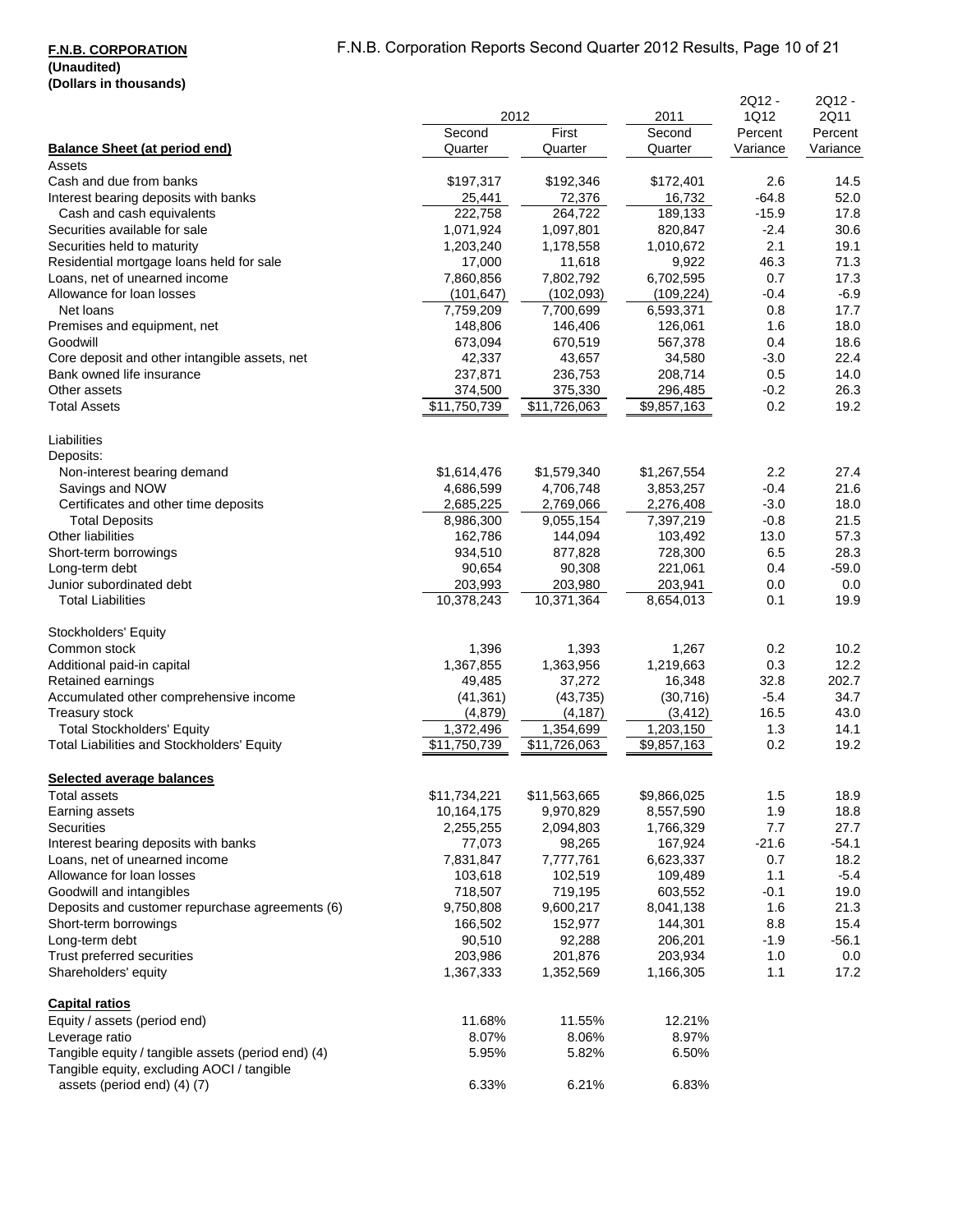|                                                    | For the Six Months   |                      |              |  |
|----------------------------------------------------|----------------------|----------------------|--------------|--|
|                                                    | Ended June 30.       |                      | Percent      |  |
| <b>Balance Sheet (at period end)</b>               | 2012                 | 2011                 | Variance     |  |
| Assets                                             |                      |                      |              |  |
| Cash and due from banks                            | \$197,317            | \$172,401            | 14.5         |  |
| Interest bearing deposits with banks               | 25,441               | 16,732               | 52.0         |  |
| Cash and cash equivalents                          | 222,758              | 189,134              | 17.8         |  |
| Securities available for sale                      | 1,071,924            | 820,847              | 30.6         |  |
| Securities held to maturity                        | 1,203,240            | 1,010,672            | 19.1         |  |
| Residential mortgage loans held for sale           | 17,000               | 9,922                | 71.3         |  |
| Loans, net of unearned income                      | 7,860,856            | 6,702,595            | 17.3         |  |
| Allowance for loan losses                          | (101, 647)           | (109, 224)           | $-6.9$       |  |
| Net loans<br>Premises and equipment, net           | 7,759,209<br>148,806 | 6,593,371<br>126,061 | 17.7<br>18.0 |  |
| Goodwill                                           | 673,094              | 567,378              | 18.6         |  |
| Core deposit and other intangible assets, net      | 42,337               | 34,580               | 22.4         |  |
| Bank owned life insurance                          | 237,871              | 208,714              | 14.0         |  |
| Other assets                                       | 374,500              | 296,485              | 26.3         |  |
| <b>Total Assets</b>                                | \$11,750,739         | \$9,857,164          | 19.2         |  |
|                                                    |                      |                      |              |  |
| Liabilities                                        |                      |                      |              |  |
| Deposits:                                          |                      |                      |              |  |
| Non-interest bearing demand                        | \$1,614,476          | \$1,267,554          | 27.4         |  |
| Savings and NOW                                    | 4,686,599            | 3,853,257            | 21.6         |  |
| Certificates and other time deposits               | 2,685,225            | 2,276,408            | 18.0         |  |
| <b>Total Deposits</b>                              | 8,986,300            | 7,397,218            | 21.5         |  |
| Other liabilities                                  | 162,786              | 103,492              | 57.3         |  |
| Short-term borrowings                              | 934,510              | 728,300              | 28.3         |  |
| Long-term debt                                     | 90,654               | 221,061              | $-59.0$      |  |
| Junior subordinated debt                           | 203,993              | 203,941              | 0.0          |  |
| <b>Total Liabilities</b>                           | 10,378,243           | 8,654,012            | 19.9         |  |
|                                                    |                      |                      |              |  |
| Stockholders' Equity                               |                      |                      |              |  |
| Common stock                                       | 1,396                | 1,267                | 10.2         |  |
| Additional paid-in capital                         | 1,367,855            | 1,219,663            | 12.2         |  |
| Retained earnings                                  | 49,485               | 16,348               | 202.7        |  |
| Accumulated other comprehensive income             | (41, 361)            | (30, 716)            | 34.7         |  |
| Treasury stock                                     | (4,879)              | (3, 412)             | 43.0         |  |
| <b>Total Stockholders' Equity</b>                  | 1,372,496            | 1,203,150            | 14.1         |  |
| Total Liabilities and Stockholders' Equity         | \$11,750,739         | \$9,857,162          | 19.2         |  |
|                                                    |                      |                      |              |  |
| <b>Selected average balances</b>                   |                      |                      |              |  |
| Total assets                                       | \$11,648,943         | \$9,780,993          | 19.1         |  |
| Earning assets                                     | 10,067,502           | 8,483,811            | 18.7         |  |
| Securities                                         | 2,175,029            | 1,749,117            | 24.4         |  |
| Interest bearing deposits with banks               | 87,669               | 152,687              | $-42.6$      |  |
| Loans, net of unearned income                      | 7,804,804            | 6,582,007            | 18.6         |  |
| Allowance for loan losses                          | 103,068              | 108,877              | $-5.3$       |  |
| Goodwill and intangibles                           | 718,851              | 599,516              | 19.9         |  |
| Deposits and customer repurchase agreements (6)    | 9,675,512<br>159,739 | 7,978,938<br>143,918 | 21.3<br>11.0 |  |
| Short-term borrowings<br>Long-term debt            |                      |                      | $-54.9$      |  |
| Trust preferred securities                         | 91,399<br>202,931    | 202,644<br>203,947   | $-0.5$       |  |
|                                                    | 1,359,951            | 1,148,065            | 18.5         |  |
| Shareholders' equity                               |                      |                      |              |  |
| <b>Capital ratios</b>                              |                      |                      |              |  |
| Equity / assets (period end)                       | 11.68%               | 12.21%               |              |  |
| Leverage ratio                                     | 8.07%                | 8.97%                |              |  |
| Tangible equity / tangible assets (period end) (4) | 5.95%                | 6.50%                |              |  |
| Tangible equity, excluding AOCI / tangible         |                      |                      |              |  |
| assets (period end) (4) (7)                        | 6.33%                | 6.83%                |              |  |
|                                                    |                      |                      |              |  |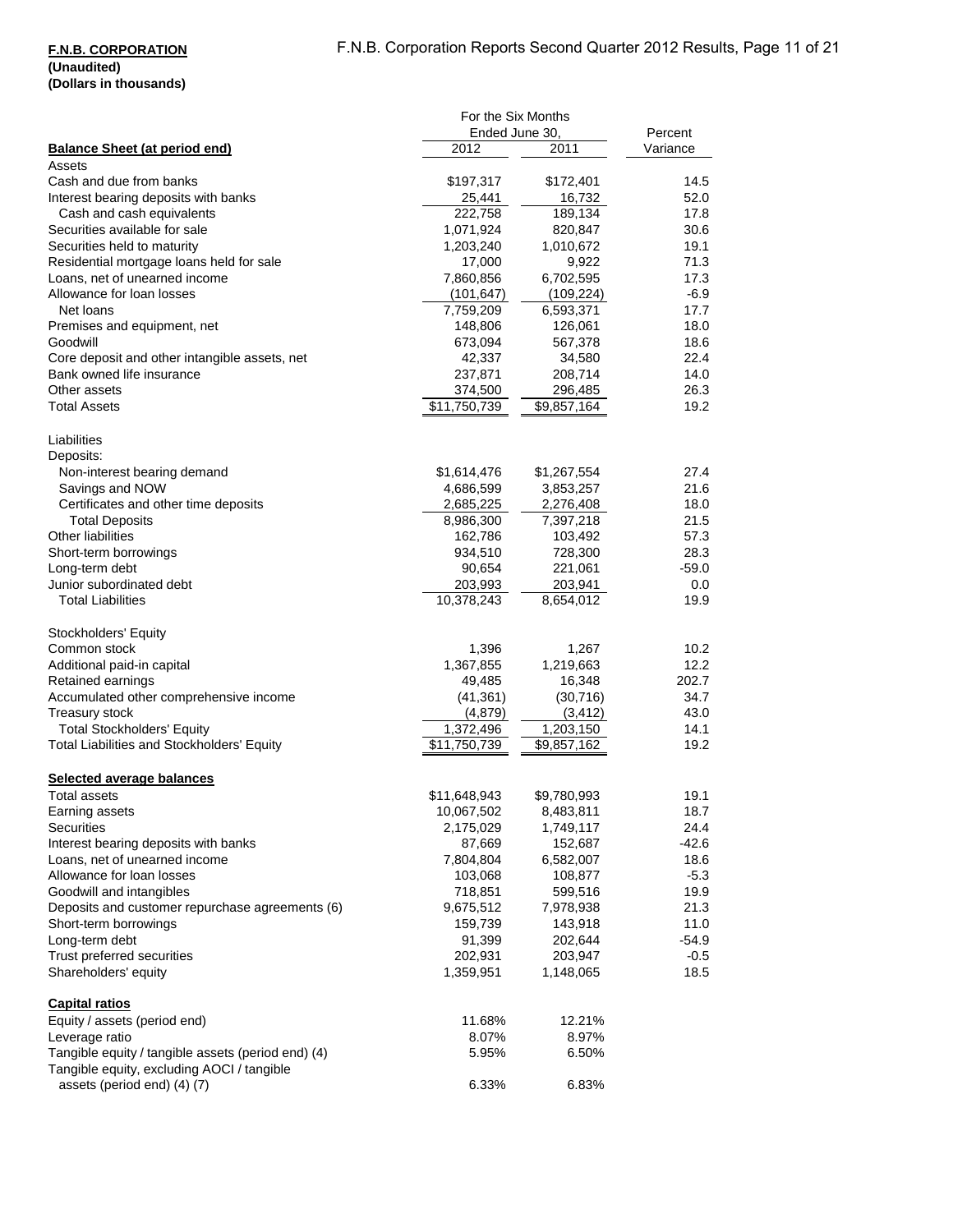# F.N.B. Corporation Reports Second Quarter 2012 Results, Page 12 of 21

# **F.N.B. CORPORATION**

|                                                       | 2012                |             | 2011        | 2Q12 -<br>1Q12 | 2Q12 -<br>2Q11 |
|-------------------------------------------------------|---------------------|-------------|-------------|----------------|----------------|
|                                                       | Second              | First       | Second      | Percent        | Percent        |
| <b>Balances at period end</b>                         | Quarter             | Quarter     | Quarter     | Variance       | Variance       |
| Loans:                                                |                     |             |             |                |                |
| Commercial real estate                                | \$2,532,116         | \$2,521,571 | \$2,484,586 | 0.4            | 1.9            |
| Commercial real estate - FL                           | 84,642              | 135,547     | 180,232     | $-37.6$        | $-53.0$        |
| Commercial and industrial                             | 1,493,378           | 1,451,144   | 1,111,469   | 2.9            | 34.4           |
| <b>Commercial leases</b>                              | 125,293             | 118,050     | 93,273      | 6.1            | 34.3           |
| Commercial loans and leases                           | 4,235,429           | 4,226,312   | 3,869,560   | 0.2            | 9.5            |
| Direct installment                                    | 1,109,676           | 1,082,964   | 1,039,270   | 2.5            | 6.8            |
| Residential mortgages                                 | 1,158,377           | 1,187,448   | 676,574     | $-2.4$         | 71.2           |
| Indirect installment                                  | 577,903             | 563,929     | 535,191     | 2.5            | 8.0            |
| Consumer LOC                                          | 741,509             | 704,773     | 542,470     | 5.2            | 36.7           |
| Other                                                 | 37,962              | 37,366      | 39,530      | 1.6            | $-4.0$         |
| <b>Total loans</b>                                    | \$7,860,856         | \$7,802,792 | \$6,702,595 | 0.7            | 17.3           |
| Deposits:                                             |                     |             |             |                |                |
| Non-interest bearing deposits                         | \$1,614,476         | \$1,579,340 | \$1,267,554 | 2.2            | 27.4           |
| Savings and NOW                                       | 4,686,599           | 4,706,748   | 3,853,257   | $-0.4$         | 21.6           |
| Certificates of deposit and other time deposits       | 2,685,225           | 2,769,066   | 2,276,408   | $-3.0$         | 18.0           |
| <b>Total deposits</b>                                 | 8,986,300           | 9,055,154   | 7,397,219   | $-0.8$         | 21.5           |
| Customer repurchase agreements (6)                    | 768,114             | 729,987     | 563,196     | 5.2            | 36.4           |
| Total deposits and customer repurchase agreements (6) | $\sqrt{59,754,4}14$ | \$9,785,141 | \$7,960,415 | $-0.3$         | 22.5           |
| <b>Average balances</b>                               |                     |             |             |                |                |
| Loans:                                                |                     |             |             |                |                |
| Commercial real estate                                | \$2,508,579         | \$2,509,031 | \$2,444,992 | 0.0            | 2.6            |
| Commercial real estate - FL                           | 116,143             | 144,814     | 182,690     | $-19.8$        | $-36.4$        |
| Commercial and industrial                             | 1,472,261           | 1,407,418   | 1,094,190   | 4.6            | 34.6           |
| <b>Commercial leases</b>                              | 121,130             | 113,235     | 90,831      | 7.0            | 33.4           |
| Commercial loans and leases                           | 4,218,113           | 4,174,499   | 3,812,702   | 1.0            | 10.6           |
| Direct installment                                    | 1,092,523           | 1,091,931   | 1,029,808   | 0.1            | 6.1            |
| Residential mortgages                                 | 1,184,441           | 1,222,620   | 682,570     | $-3.1$         | 73.5           |
| Indirect installment                                  | 571,763             | 552,337     | 528,792     | 3.5            | 8.1            |
| Consumer LOC                                          | 723,594             | 695,197     | 528,144     | 4.1            | 37.0           |
| Other                                                 | 41,413              | 41,177      | 41,321      | 0.6            | 0.2            |
| <b>Total loans</b>                                    | \$7,831,847         | \$7,777,761 | \$6,623,337 | 0.7            | 18.2           |
| Deposits:                                             |                     |             |             |                |                |
| Non-interest bearing deposits                         | \$1,569,047         | \$1,470,648 | \$1,248,029 | 6.7            | 25.7           |
| Savings and NOW                                       | 4,685,943           | 4,591,590   | 3,888,716   | 2.1            | 20.5           |
| Certificates of deposit and other time deposits       | 2,723,223           | 2,813,898   | 2,315,829   | $-3.2$         | 17.6           |
| <b>Total deposits</b>                                 | 8,978,213           | 8,876,136   | 7,452,574   | 1.2            | 20.5           |
| Customer repurchase agreements (6)                    | 772,595             | 724,081     | 588,564     | 6.7            | 31.3           |
| Total deposits and customer repurchase agreements (6) | \$9,750,808         | \$9,600,217 | \$8,041,138 | 1.6            | 21.3           |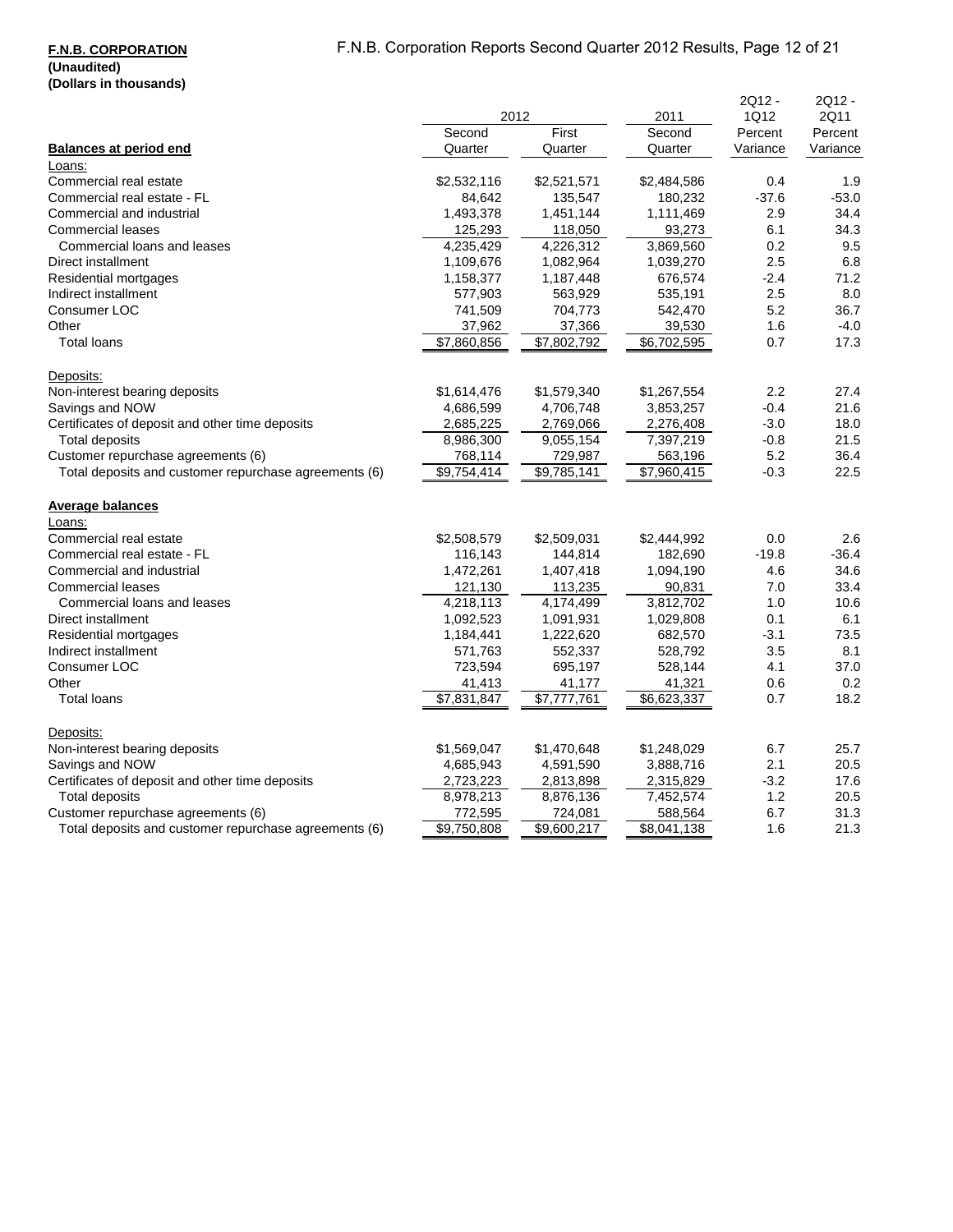#### **F.N.B. CORPORATION (Unaudited)**

# **(Dollars in thousands)**

|                                                       | For the Six Months |                         |          |  |
|-------------------------------------------------------|--------------------|-------------------------|----------|--|
|                                                       | Ended June 30.     |                         | Percent  |  |
| <b>Balances at period end</b>                         | 2012               | 2011                    | Variance |  |
| Loans:                                                |                    |                         |          |  |
| Commercial real estate                                | \$2,532,116        | \$2,484,586             | 1.9      |  |
| Commercial real estate - FL                           | 84,642             | 180,232                 | $-53.0$  |  |
| Commercial and industrial                             | 1,493,378          | 1,111,469               | 34.4     |  |
| <b>Commercial leases</b>                              | 125,293            | 93,273                  | 34.3     |  |
| Commercial loans and leases                           | 4,235,429          | 3,869,560               | 9.5      |  |
| Direct installment                                    | 1,109,676          | 1,039,270               | 6.8      |  |
| Residential mortgages                                 | 1,158,377          | 676,574                 | 71.2     |  |
| Indirect installment                                  | 577,903            | 535,191                 | 8.0      |  |
| Consumer LOC                                          | 741,509            | 542,470                 | 36.7     |  |
| Other                                                 | 37,962             | 39,530                  | $-4.0$   |  |
| <b>Total loans</b>                                    | \$7,860,856        | \$6,702,595             | 17.3     |  |
| Deposits:                                             |                    |                         |          |  |
| Non-interest bearing deposits                         | \$1,614,476        | \$1,267,554             | 27.4     |  |
| Savings and NOW                                       | 4,686,599          | 3,853,257               | 21.6     |  |
| Certificates of deposit and other time deposits       | 2,685,225          | 2,276,408               | 18.0     |  |
| <b>Total deposits</b>                                 | 8,986,301          | 7,397,219               | 21.5     |  |
| Customer repurchase agreements (6)                    | 768,114            | 563,196                 | 36.4     |  |
| Total deposits and customer repurchase agreements (6) | \$9,754,415        | $\overline{$7,960,415}$ | 22.5     |  |
| <b>Average balances</b>                               |                    |                         |          |  |
| Loans:                                                |                    |                         |          |  |
| Commercial real estate                                | \$2,515,024        | \$2,411,526             | 4.3      |  |
| Commercial real estate - FL                           | 128,028            | 186,887                 | $-31.5$  |  |
| Commercial and industrial                             | 1,436,071          | 1,089,990               | 31.8     |  |
| <b>Commercial leases</b>                              | 117,182            | 87,532                  | 33.9     |  |
| Commercial loans and leases                           | 4,196,306          | 3,775,935               | 11.1     |  |
| Direct installment                                    | 1,092,227          | 1,021,800               | 6.9      |  |
| Residential mortgages                                 | 1,203,530          | 702,288                 | 71.4     |  |
| Indirect installment                                  | 562,050            | 523,509                 | 7.4      |  |
| Consumer LOC                                          | 709,396            | 517,831                 | 37.0     |  |
| Other                                                 | 41,295             | 40,643                  | 1.6      |  |
| <b>Total loans</b>                                    | \$7,804,804        | \$6,582,006             | 18.6     |  |
| Deposits:                                             |                    |                         |          |  |
| Non-interest bearing deposits                         | \$1,519,847        | \$1,212,229             | 25.4     |  |
| Savings and NOW                                       | 4,638,767          | 3,821,699               | 21.4     |  |
| Certificates of deposit and other time deposits       | 2,768,560          | 2,327,922               | 18.9     |  |
| <b>Total deposits</b>                                 | 8,927,174          | 7,361,850               | 21.3     |  |
| Customer repurchase agreements (6)                    | 748,338            | 617,088                 | 21.3     |  |
| Total deposits and customer repurchase agreements (6) | \$9,675,512        | \$7,978,938             | 21.3     |  |
|                                                       |                    |                         |          |  |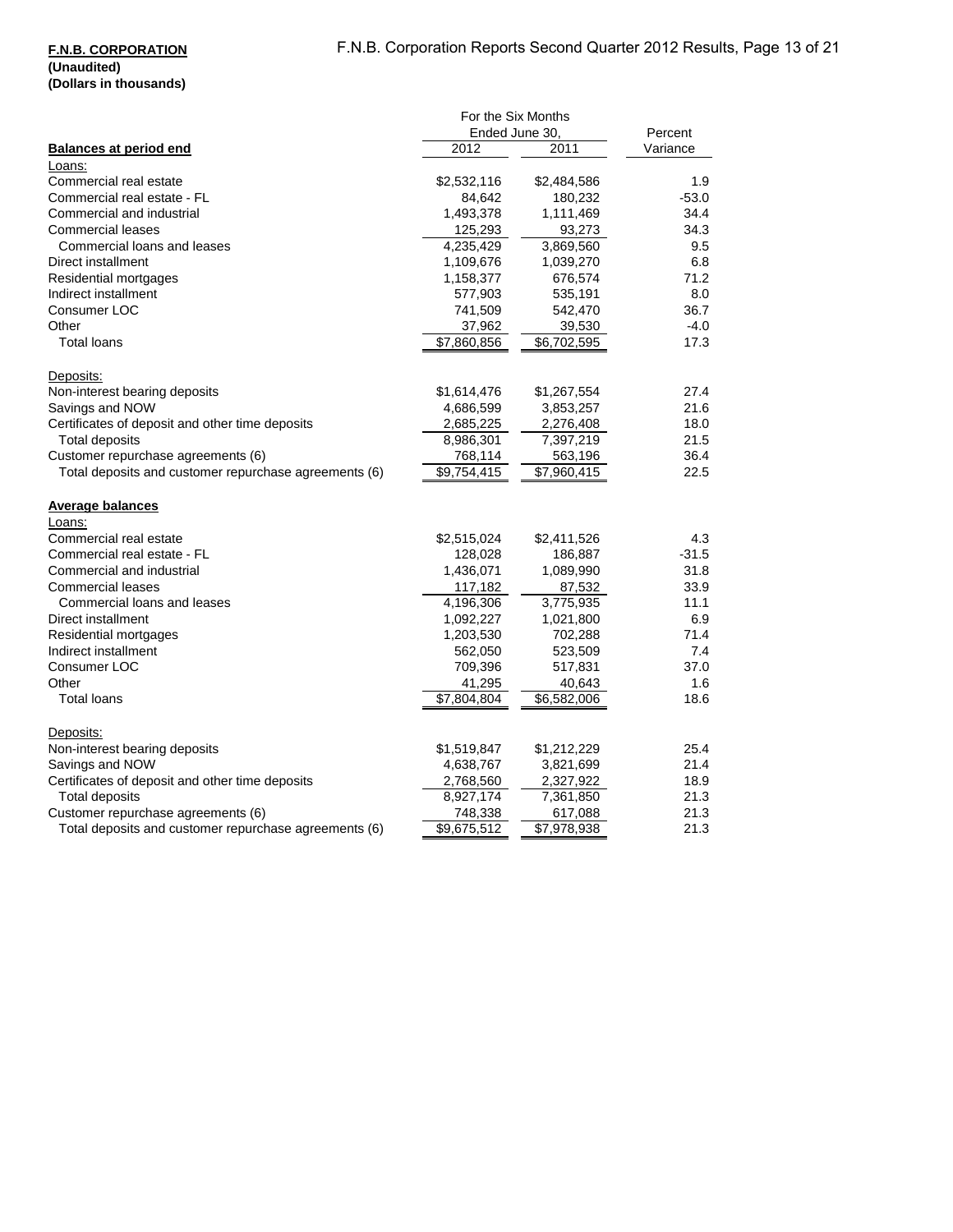### **F.N.B. CORPORATION (Unaudited) (Dollars in thousands)**

|                                                                                                                    |                |           |                       | 2Q12 -              | 2Q12 -          |
|--------------------------------------------------------------------------------------------------------------------|----------------|-----------|-----------------------|---------------------|-----------------|
|                                                                                                                    | 2012<br>Second | First     | 2011                  | 1Q12                | 2Q11<br>Percent |
| <b>Asset Quality Data</b>                                                                                          | Quarter        | Quarter   | Second<br>Quarter     | Percent<br>Variance | Variance        |
| <b>Non-Performing Assets</b>                                                                                       |                |           |                       |                     |                 |
| Non-performing loans (8)                                                                                           |                |           |                       |                     |                 |
| Non-accrual loans                                                                                                  | \$84,322       | \$98,418  | \$107,091             | $-14.3$             | $-21.3$         |
| <b>Restructured loans</b>                                                                                          | 11,842         | 11,416    | 20,146                | 3.7                 | $-41.2$         |
| Non-performing loans                                                                                               | 96,164         | 109,834   | 127,237               | $-12.4$             | $-24.4$         |
| Other real estate owned (9)                                                                                        | 35,647         | 36,958    | 35,793                | $-3.5$              | $-0.4$          |
| Non-performing loans and OREO                                                                                      | 131,811        | 146,792   | 163,030               | $-10.2$             | $-19.1$         |
| Non-performing investments                                                                                         | 2,811          | 3,478     | 6,605                 | $-19.2$             | $-57.4$         |
| Total non-performing assets                                                                                        | \$134,622      | \$150,270 | $\overline{$}169,635$ | $-10.4$             | $-20.6$         |
| Non-performing loans / total loans                                                                                 | 1.22%          | 1.41%     | 1.90%                 |                     |                 |
| Non-performing loans / total originated loans (10)                                                                 | 1.42%          | 1.67%     | 2.02%                 |                     |                 |
| Non-performing loans + OREO / total loans + OREO<br>Non-performing loans + OREO / total originated                 | 1.67%          | 1.87%     | 2.42%                 |                     |                 |
| loans + OREO (10)                                                                                                  | 1.93%          | 2.22%     | 2.57%                 |                     |                 |
| Non-performing assets / total assets                                                                               | 1.15%          | 1.28%     | 1.72%                 |                     |                 |
| Allowance Rollforward                                                                                              |                |           |                       |                     |                 |
| Allowance for loan losses (originated portfolio) (10)                                                              |                |           |                       |                     |                 |
| Balance at beginning of period                                                                                     | \$102,093      | \$100,662 | \$107,612             | 1.4                 | $-5.1$          |
| Provision for loan losses                                                                                          | 6,243          | 6,572     | 8,551                 | $-5.0$              | $-27.0$         |
| Net loan charge-offs                                                                                               | (7, 473)       | (5, 141)  | (6,939)               | 45.4                | 7.7             |
| Allowance for loan losses (originated portfolio)                                                                   | 100,863        | 102,093   | 109,224               | $-1.2$              | $-7.7$          |
| Provision for loan losses (acquired portfolio) (11)                                                                | 784            | 0         | 0                     | 0.0                 | 0.0             |
| Allowance for loan losses (acquired portfolio) (11)                                                                | 784            | 0         | 0<br>\$109,224        | 0.0                 | 0.0             |
| Total allowance for loan losses                                                                                    | \$101,647      | \$102,093 |                       | $-0.4$              | $-6.9$          |
| Allowance for loan losses / total loans<br>Allowance for loan losses (originated loans) / total                    | 1.29%          | 1.31%     | 1.63%                 |                     |                 |
| originated loans (10)                                                                                              | 1.49%          | 1.55%     | 1.73%                 |                     |                 |
| Allowance for loan losses / total non-performing loans (8)                                                         | 104.89%        | 92.95%    | 85.84%                |                     |                 |
| Net loan charge-offs (annualized) / total average loans<br>Net loan charge-offs on originated loans (annualized) / | 0.38%          | 0.27%     | 0.42%                 |                     |                 |
| total average originated loans (10)                                                                                | 0.45%          | 0.32%     | 0.45%                 |                     |                 |
| Delinquency - Originated Portfolio (10)                                                                            |                |           |                       |                     |                 |
| Loans 30-89 days past due                                                                                          | \$30,697       | \$28,123  | \$34,068              | 9.2                 | $-9.9$          |
| Loans 90+ days past due                                                                                            | 5,973          | 7,325     | 6,718                 | $-18.5$             | $-11.1$         |
| Non-accrual loans                                                                                                  | 84,322         | 98,418    | 107,091               | $-14.3$             | $-21.3$         |
| Total past due and non-accrual loans                                                                               | \$120,992      | \$133,866 | \$147,877             | $-9.6$              | $-18.2$         |
| Total past due and non-accrual loans / total originated loans                                                      | 1.78%          | 2.03%     | 2.34%                 |                     |                 |
| Memo item:                                                                                                         |                |           |                       |                     |                 |
| Delinquency - Acquired Portfolio (11) (12)                                                                         |                |           |                       |                     |                 |
| Loans 30-89 days past due                                                                                          | \$21,287       | \$20,694  | \$7,342               | 2.9                 | 189.9           |
| Loans 90+ days past due                                                                                            | 36,045         | 40,190    | 9,397                 | $-10.3$             | 283.6           |
| Non-accrual loans                                                                                                  | 0              | 0         | 0                     | 0.0                 | 0.0             |
| Total past due and non-accrual loans                                                                               | \$57,332       | \$60,884  | \$16,739              | $-5.8$              | 242.5           |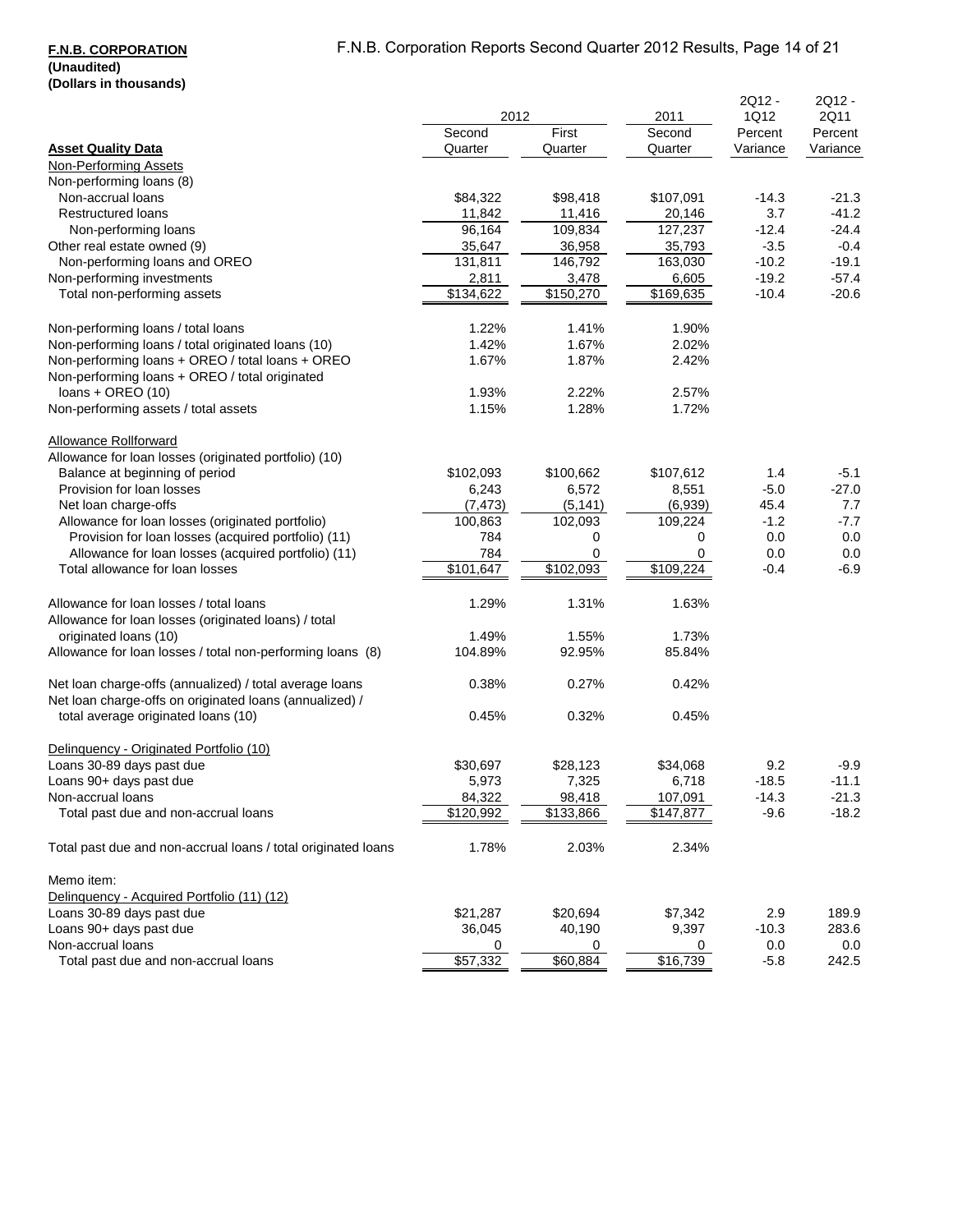### **F.N.B. CORPORATION (Unaudited) (Dollars in thousands)**

|                                                                                                                    | For the Six Months |           |          |  |
|--------------------------------------------------------------------------------------------------------------------|--------------------|-----------|----------|--|
|                                                                                                                    | Ended June 30,     |           | Percent  |  |
| <b>Asset Quality Data</b>                                                                                          | 2012               | 2011      | Variance |  |
| <b>Non-Performing Assets</b>                                                                                       |                    |           |          |  |
| Non-performing loans (8)                                                                                           |                    |           |          |  |
| Non-accrual loans                                                                                                  | \$84,322           | \$107,091 | $-21.3$  |  |
| <b>Restructured loans</b>                                                                                          | 11,842             | 20,146    | $-41.2$  |  |
| Non-performing loans                                                                                               | 96,164             | 127,237   | -24.4    |  |
| Other real estate owned (9)                                                                                        | 35,647             | 35,793    | $-0.4$   |  |
| Non-performing loans and OREO                                                                                      | 131,811            | 163,030   | $-19.1$  |  |
| Non-performing investments                                                                                         | 2,811              | 6,605     | $-57.4$  |  |
| Total non-performing assets                                                                                        | \$134,622          | \$169,635 | $-20.6$  |  |
| Non-performing loans / total loans                                                                                 | 1.22%              | 1.90%     |          |  |
| Non-performing loans / total originated loans (10)                                                                 | 1.42%              | 2.02%     |          |  |
| Non-performing loans + OREO / total loans + OREO<br>Non-performing loans + OREO / total originated                 | 1.67%              | 2.42%     |          |  |
| loans + OREO (10)                                                                                                  | 1.93%              | 2.57%     |          |  |
| Non-performing assets / total assets                                                                               | 1.15%              | 1.72%     |          |  |
| <b>Allowance Rollforward</b>                                                                                       |                    |           |          |  |
| Allowance for loan losses (originated portfolio) (10)                                                              |                    |           |          |  |
| Balance at beginning of period                                                                                     | \$100,662          | \$106,120 | $-5.1$   |  |
| Provision for loan losses                                                                                          | 12,815             | 16,779    | $-23.6$  |  |
| Net loan charge-offs                                                                                               | (12, 614)          | (13, 675) | -7.8     |  |
| Allowance for loan losses (originated portfolio)                                                                   | 100,863            | 109,224   | $-7.7$   |  |
| Provision for loan losses (acquired portfolio) (11)                                                                | 784                | 0         | 0.0      |  |
| Allowance for loan losses (acquired portfolio) (11)                                                                | 784                | 0         | 0.0      |  |
| Total allowance for loan losses                                                                                    | \$101,647          | \$109,224 | -6.9     |  |
| Allowance for loan losses / total loans<br>Allowance for loan losses (originated loans) / total                    | 1.29%              | 1.63%     |          |  |
| originated loans (10)                                                                                              | 1.49%              | 1.73%     |          |  |
| Allowance for loan losses / total non-performing loans (8)                                                         | 104.89%            | 85.84%    |          |  |
| Net loan charge-offs (annualized) / total average loans<br>Net loan charge-offs on originated loans (annualized) / | 0.33%              | 0.42%     |          |  |
| total average originated loans (10)                                                                                | 0.38%              | 0.45%     |          |  |
| Delinquency - Originated Portfolio (10)                                                                            |                    |           |          |  |
| Loans 30-89 days past due                                                                                          | \$30,697           | \$34,068  | -9.9     |  |
| Loans 90+ days past due                                                                                            | 5,973              | 6,718     | $-11.1$  |  |
| Non-accrual loans                                                                                                  | 84.322             | 107.091   | $-21.3$  |  |
| Total past due and non-accrual loans                                                                               | \$120,992          | \$147,877 | $-18.2$  |  |
| Total past due and non-accrual loans / total originated loans                                                      | 1.78%              | 2.34%     |          |  |
| Memo item:                                                                                                         |                    |           |          |  |
| Delinquency - Acquired Portfolio (11) (12)                                                                         |                    |           |          |  |
| Loans 30-89 days past due                                                                                          | \$21,287           | \$7,342   | 189.9    |  |
| Loans 90+ days past due                                                                                            | 36,045             | 9,397     | 283.6    |  |
| Non-accrual loans                                                                                                  | 0                  | 0         | 0.0      |  |
| Total past due and non-accrual loans                                                                               | \$57,332           | \$16,739  | 242.5    |  |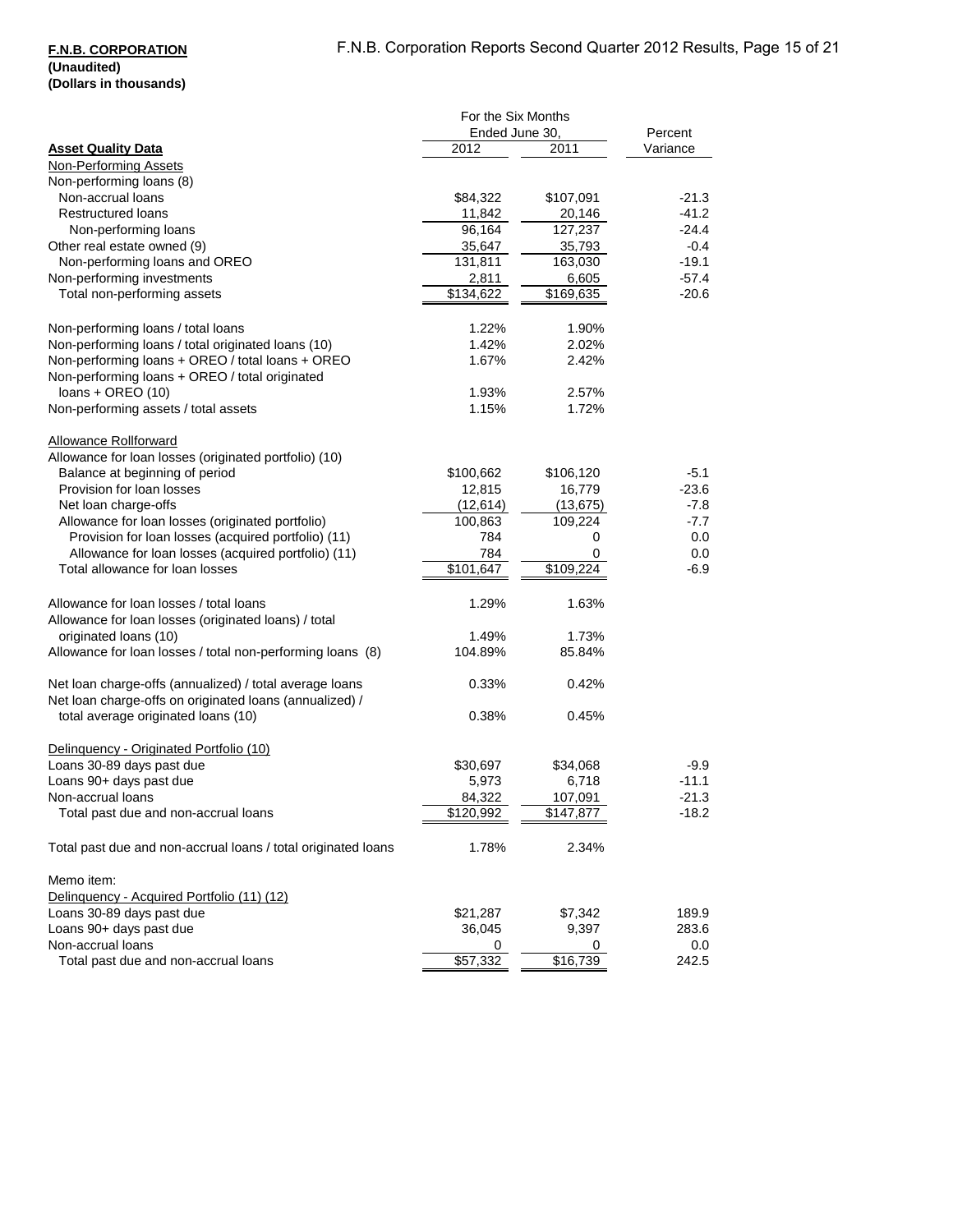|                                                         | 2012        |             | 2011                 | 2Q12 -<br>1Q12 | 2Q12 -<br>2Q11 |
|---------------------------------------------------------|-------------|-------------|----------------------|----------------|----------------|
|                                                         | Second      | First       | Second               | Percent        | Percent        |
| <b>Supplemental Asset Quality Information:</b>          | Quarter     | Quarter     | Quarter              | Variance       | Variance       |
| <b>Portfolio Detail</b>                                 |             |             |                      |                |                |
| <b>Total Loans</b>                                      |             |             |                      |                |                |
| Bank - PA                                               | \$7,613,536 | \$7,509,361 | \$6,359,213          | 1.4            | 19.7           |
| Bank - FL                                               | 84,642      | 135,547     | 180,232              | $-37.6$        | $-53.0$        |
| Regency                                                 | 162,678     | 157,885     | 163,150              | 3.0            | $-0.3$         |
| <b>Total loans</b>                                      | \$7,860,856 | \$7,802,792 | \$6,702,595          | 0.7            | 17.3           |
| Non-performing loans (includes non-performing TDRs)     |             |             |                      |                |                |
| Bank - PA                                               | \$65,828    | \$63,833    | \$75,905             | 3.1            | $-13.3$        |
| Bank - FL                                               | 23,668      | 39,021      | 44,890               | $-39.3$        | $-47.3$        |
| Regency                                                 | 6,668       | 6,980       | 6,442                | $-4.5$         | 3.5            |
| Total non-performing loans                              | \$96,164    | \$109,834   | \$127,237            | $-12.4$        | $-24.4$        |
| Other real estate owned                                 |             |             |                      |                |                |
| Bank - PA                                               | \$15,531    | \$17,585    | \$10,472             | $-11.7$        | 48.3           |
| Bank - FL                                               | 19,082      | 18,097      | 23,868               | 5.4            | $-20.1$        |
| Regency                                                 | 1,034       | 1,276       | 1,453                | $-19.0$        | $-28.8$        |
| Total other real estate owned                           | 35,647      | 36,958      | $\overline{$35,793}$ | $-3.5$         | $-0.4$         |
| Non-performing loans + OREO                             |             |             |                      |                |                |
| Bank - PA                                               | \$81,359    | \$81,418    | \$86,377             | $-0.1$         | -5.8           |
| Bank - FL                                               | 42,750      | 57,118      | 68,758               | $-25.2$        | $-37.8$        |
| Regency                                                 | 7,702       | 8,256       | 7,895                | $-6.7$         | $-2.4$         |
| Total non-performing loans + OREO                       | \$131,811   | \$146,792   | \$163,030            | $-10.2$        | $-19.1$        |
| Non-Performing Loans + OREO / Total Loans + OREO        |             |             |                      |                |                |
| Bank - PA                                               | 1.07%       | 1.08%       | 1.36%                |                |                |
| Bank - FL                                               | 41.22%      | 37.18%      | 33.69%               |                |                |
| Regency                                                 | 4.70%       | 5.19%       | 4.80%                |                |                |
| Total non-performing loans + OREO / total loans + OREO  | 1.67%       | 1.87%       | 2.42%                |                |                |
| Net Loan Charge-Offs                                    |             |             |                      |                |                |
| Bank - PA                                               | \$5,232     | \$3,733     | \$5,346              | 40.2           | $-2.1$         |
| Bank - FL                                               | 812         | (9)         | 160                  | $-9122.2$      | 407.5          |
| Regency                                                 | 1,429       | 1,417       | 1,433                | 0.8            | $-0.3$         |
| Total net loan charge-offs                              | \$7,473     | \$5,141     | \$6,939              | 45.4           | 7.7            |
| Net Loan Charge-Offs (annualized) / Total Average Loans |             |             |                      |                |                |
| Bank - PA                                               | 0.28%       | 0.20%       | 0.34%                |                |                |
| Bank - FL                                               | 2.81%       | $-0.02%$    | 0.35%                |                |                |
| Regency                                                 | 3.63%       | 3.56%       | 3.62%                |                |                |
| Net loan charge-offs (annualized) / average loans       | 0.38%       | 0.27%       | 0.42%                |                |                |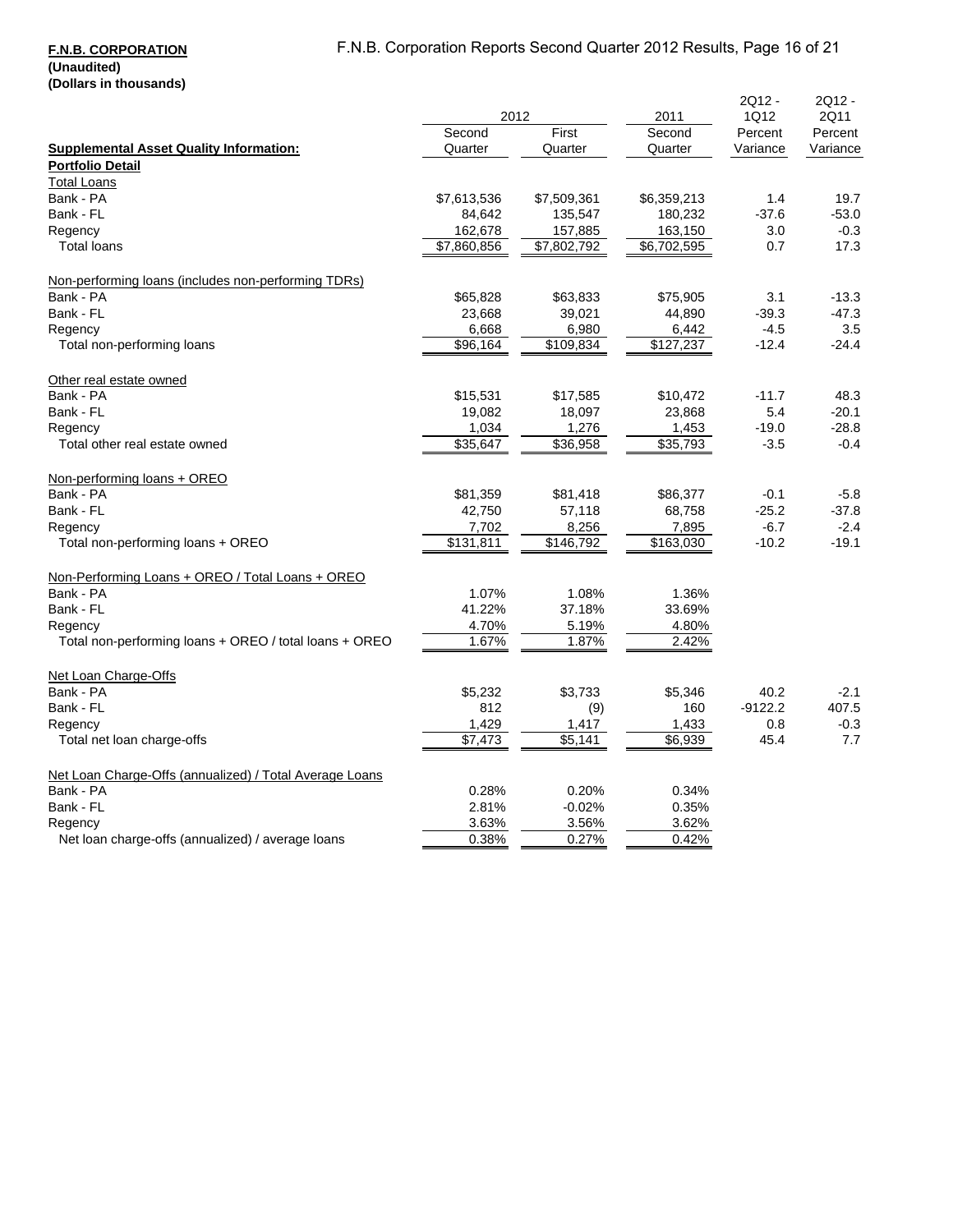#### **F.N.B. CORPORATION (Unaudited)**

**(Dollars in thousands)**

|                                                                   | For the Six Months |             |          |
|-------------------------------------------------------------------|--------------------|-------------|----------|
|                                                                   | Ended June 30.     |             | Percent  |
| <b>Supplemental Asset Quality Information:</b>                    | 2012               | 2011        | Variance |
| <b>Portfolio Detail</b>                                           |                    |             |          |
| <b>Total Loans</b>                                                |                    |             |          |
| Bank - PA                                                         | \$7,613,536        | \$6,359,213 | 19.7     |
| Bank - FL                                                         | 84,642             | 180,232     | $-53.0$  |
| Regency                                                           | 162,678            | 163,150     | $-0.3$   |
| <b>Total loans</b>                                                | \$7,860,856        | \$6,702,595 | 17.3     |
|                                                                   |                    |             |          |
| Non-performing loans (includes non-performing TDRs)               |                    |             |          |
| Bank - PA                                                         | \$65,828           | \$75,905    | $-13.3$  |
| Bank - FL                                                         | 23,668             | 44,890      | $-47.3$  |
| Regency                                                           | 6,668              | 6,442       | 3.5      |
| Total non-performing loans                                        | \$96,164           | \$127,237   | $-24.4$  |
|                                                                   |                    |             |          |
| Other real estate owned                                           |                    |             |          |
| Bank - PA                                                         | \$15,531           | \$10,472    | 48.3     |
| Bank - FL                                                         | 19,082             | 23,868      | $-20.1$  |
| Regency                                                           | 1,034              | 1,453       | $-28.8$  |
| Total other real estate owned                                     | \$35,647           | \$35,793    | $-0.4$   |
|                                                                   |                    |             |          |
| Non-performing loans + OREO                                       |                    |             |          |
| Bank - PA                                                         | \$81,359           | \$86,377    | $-5.8$   |
| Bank - FL                                                         | 42,750             | 68,758      | $-37.8$  |
| Regency                                                           | 7,702              | 7,895       | $-2.4$   |
| Total non-performing loans + OREO                                 | \$131,811          | \$163,030   | $-19.1$  |
| Non-Performing Loans + OREO / Total Loans + OREO                  |                    |             |          |
| Bank - PA                                                         | 1.07%              | 1.36%       |          |
| Bank - FL                                                         | 41.22%             | 33.69%      |          |
|                                                                   | 4.70%              | 4.80%       |          |
| Regency<br>Total non-performing loans + OREO / total loans + OREO | 1.67%              | 2.42%       |          |
|                                                                   |                    |             |          |
| Net Loan Charge-Offs                                              |                    |             |          |
| Bank - PA                                                         | \$8,965            | \$9,399     | -4.6     |
| Bank - FL                                                         | 803                | 1,307       | $-38.6$  |
| Regency                                                           | 2,846              | 2,969       | $-4.1$   |
| Total net loan charge-offs                                        | $\sqrt{$12,614}$   | \$13,675    | $-7.8$   |
|                                                                   |                    |             |          |
| Net Loan Charge-Offs (annualized) / Total Average Loans           |                    |             |          |
| Bank - PA                                                         | 0.24%              | 0.30%       |          |
| Bank - FL                                                         | 1.26%              | 1.41%       |          |
| Regency                                                           | 3.59%              | 3.76%       |          |
| Net loan charge-offs (annualized) / average loans                 | 0.33%              | 0.42%       |          |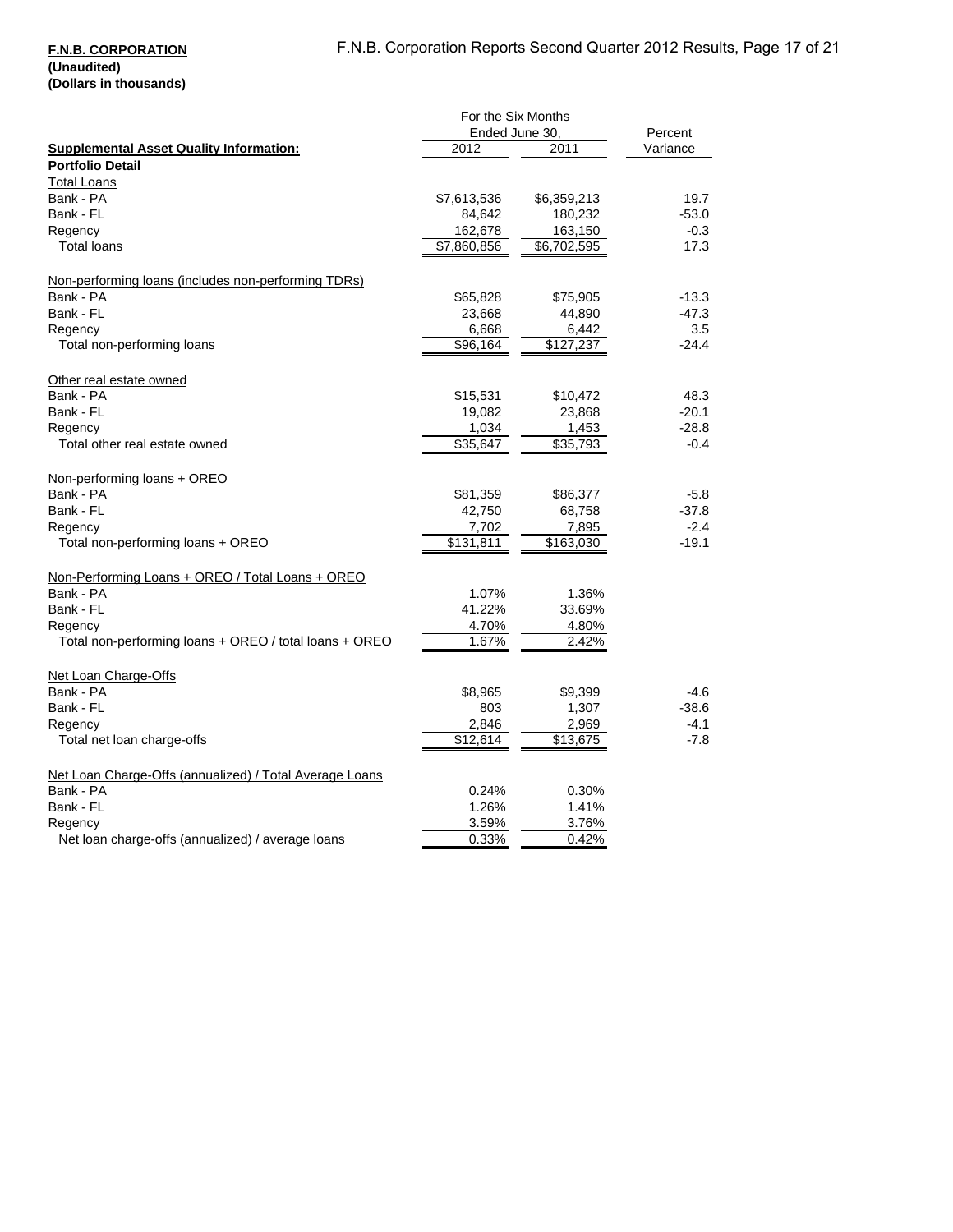# **(Unaudited)**

# **(Dollars in thousands, except per share data)**

### NON-GAAP FINANCIAL MEASURES

We believe the following non-GAAP financial measures used by F.N.B. Corporation provide information useful to investors in understanding F.N.B. Corporation's operating performance and trends, and facilitate comparisons with the performance of F.N.B. Corporation's peers. The non-GAAP financial measures used by F.N.B. Corporation may differ from the non-GAAP financial measures other financial institutions use to measure their results of operations. Non-GAAP financial measures should be viewed in addition to, and not as an alternative for, F.N.B. Corporation's reported results prepared in accordance with U.S. GAAP. The following tables summarize the non-GAAP financial measures included in this press release and derived from amounts reported in F.N.B. Corporation's financial statements.

|                                                      | 2012                 |                      | 2011                  |
|------------------------------------------------------|----------------------|----------------------|-----------------------|
|                                                      | Second               | First                | Second                |
|                                                      | Quarter              | Quarter              | Quarter               |
| <b>Adjusted net income:</b>                          |                      |                      |                       |
| Net income                                           | \$29,130             | \$21,582             | \$22,362              |
| Merger and severance costs, net of tax               | 206                  | 4,943                | 105                   |
| Adjusted net income                                  | \$29,336             | \$26,524             | \$22.467              |
| <u>Adjusted diluted earnings per share:</u>          |                      |                      |                       |
| Diluted earnings per share                           | \$0.21               | \$0.15               | \$0.18                |
| Effect of merger and severance costs, net of tax     | 0.00                 | 0.04                 | 0.00                  |
| Adjusted diluted earnings per share                  | \$0.21               | \$0.19               | \$0.18                |
| Return on average tangible equity (2):               |                      |                      |                       |
| Net income (annualized)                              | \$117,162            | \$86,801             | \$89,695              |
| Amortization of intangibles, net of tax (annualized) | 6,194                | 5,964                | 4,707                 |
|                                                      | 123,356              | 92,765               | 94,402                |
| Average total shareholders' equity                   | 1,367,333            | 1,352,569            | 1,166,305             |
| Less: Average intangibles                            | (718, 507)           | (719, 195)           | (603, 552)            |
|                                                      | 648,826              | 633,374              | 562,753               |
| Return on average tangible equity (2)                | 19.01%               | 14.65%               | 16.78%                |
| Return on average tangible assets (3):               |                      |                      |                       |
| Net income (annualized)                              | \$117,162            | \$86,801             | \$89,695              |
| Amortization of intangibles, net of tax (annualized) | 6,194                | 5,964                | 4,707                 |
|                                                      | 123,356              | 92,765               | 94,402                |
| Average total assets                                 | 11,734,221           | 11,563,665           | 9,866,025             |
| Less: Average intangibles                            | (718, 507)           | (719,195)            | (603, 552)            |
|                                                      | 11,015,714           | 10,844,470           | 9,262,473             |
| Return on average tangible assets (3)                | 1.12%                | 0.86%                | 1.02%                 |
|                                                      |                      |                      |                       |
| Tangible book value per share:                       |                      |                      |                       |
| Total shareholders' equity                           | \$1,372,496          | \$1,354,699          | \$1,203,150           |
| Less: intangibles                                    | (715,431)<br>657,065 | (714,177)<br>640,522 | (601, 958)<br>601,192 |
|                                                      |                      |                      |                       |
| Ending shares outstanding                            | 139,709,302          | 139,501,039          | 127,024,899           |
| Tangible book value per share                        | \$4.70               | \$4.59               | \$4.73                |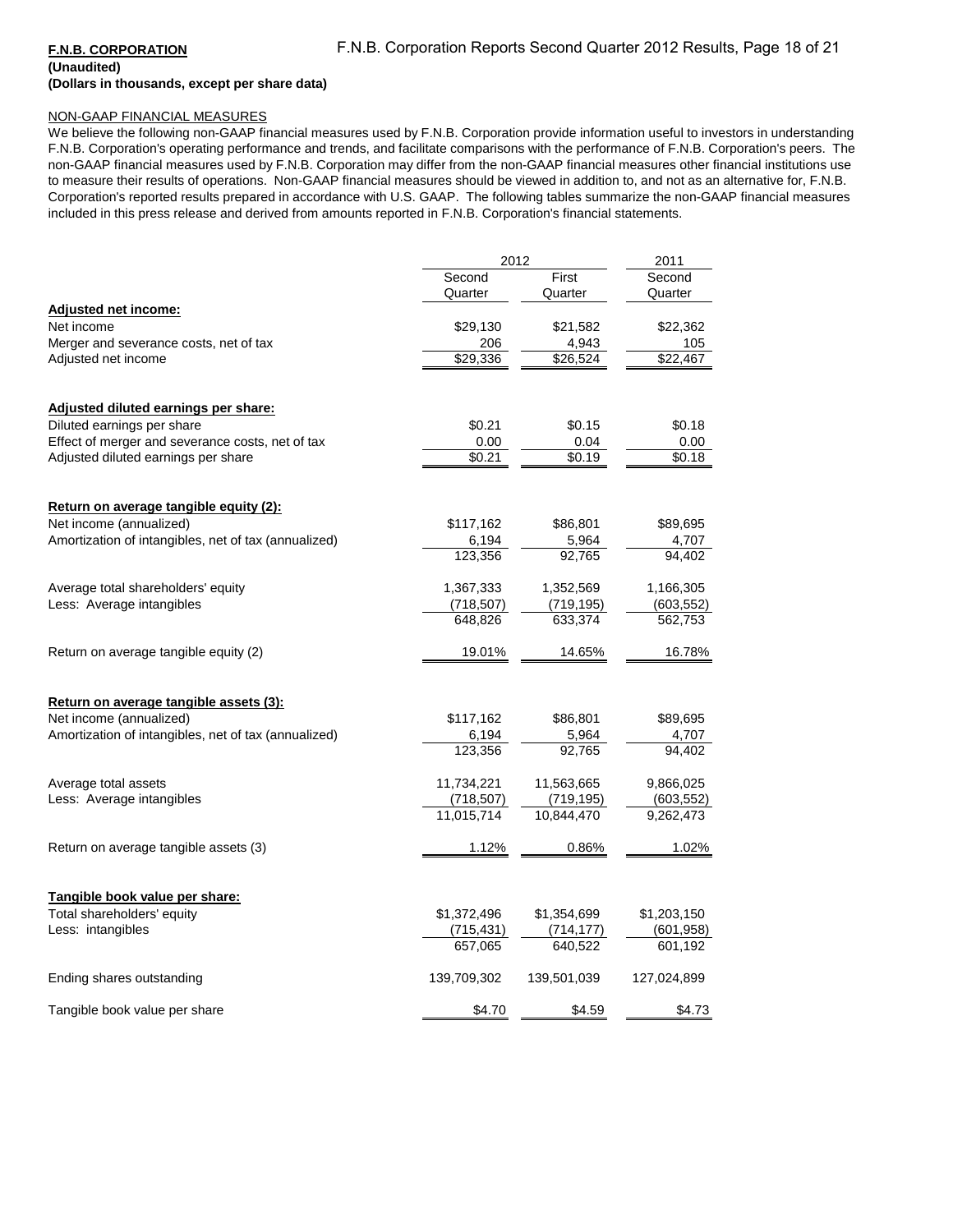**(Unaudited) (Dollars in thousands, except per share data)**

|                                                                                                                                                               | For the Six Months<br>Ended June 30,   |                                      |
|---------------------------------------------------------------------------------------------------------------------------------------------------------------|----------------------------------------|--------------------------------------|
|                                                                                                                                                               | 2012                                   | 2011                                 |
| <b>Adjusted net income:</b><br>Net income<br>Merger and severance costs, net of tax<br>Adjusted net income                                                    | \$50,712<br>5,149<br>\$55,861          | \$39,537<br>2,800<br>\$42,336        |
| Adjusted diluted earnings per share:<br>Diluted earnings per share<br>Effect of merger and severance costs, net of tax<br>Adjusted diluted earnings per share | \$0.36<br>0.04<br>\$0.40               | \$0.32<br>0.02<br>\$0.35             |
| Return on average tangible equity (2):<br>Net income (annualized)<br>Amortization of intangibles, net of tax (annualized)                                     | \$101,982<br>6,078<br>108,060          | \$79,729<br>4,720<br>84,450          |
| Average total shareholders' equity<br>Less: Average intangibles                                                                                               | 1,359,951<br>(718, 851)<br>641,100     | 1,148,065<br>(599, 516)<br>548,549   |
| Return on average tangible equity (2)                                                                                                                         | 16.86%                                 | 15.40%                               |
| <u>Return on average tangible assets (3):</u><br>Net income (annualized)<br>Amortization of intangibles, net of tax (annualized)                              | \$101,982<br>6,078<br>108,060          | \$79,729<br>4,720<br>84,450          |
| Average total assets<br>Less: Average intangibles                                                                                                             | 11,648,943<br>(718, 851)<br>10,930,092 | 9,780,993<br>(599, 516)<br>9,181,476 |
| Return on average tangible assets (3)                                                                                                                         | 0.99%                                  | 0.92%                                |
| Tangible book value per share:<br>Total shareholders' equity<br>Less: intangibles                                                                             | \$1,372,496<br>(715, 431)<br>657,065   | \$1,203,150<br>(601,958)<br>601,192  |
| Ending shares outstanding                                                                                                                                     | 139,709,302                            | 127,024,899                          |
| Tangible book value per share                                                                                                                                 | \$4.70                                 | \$4.73                               |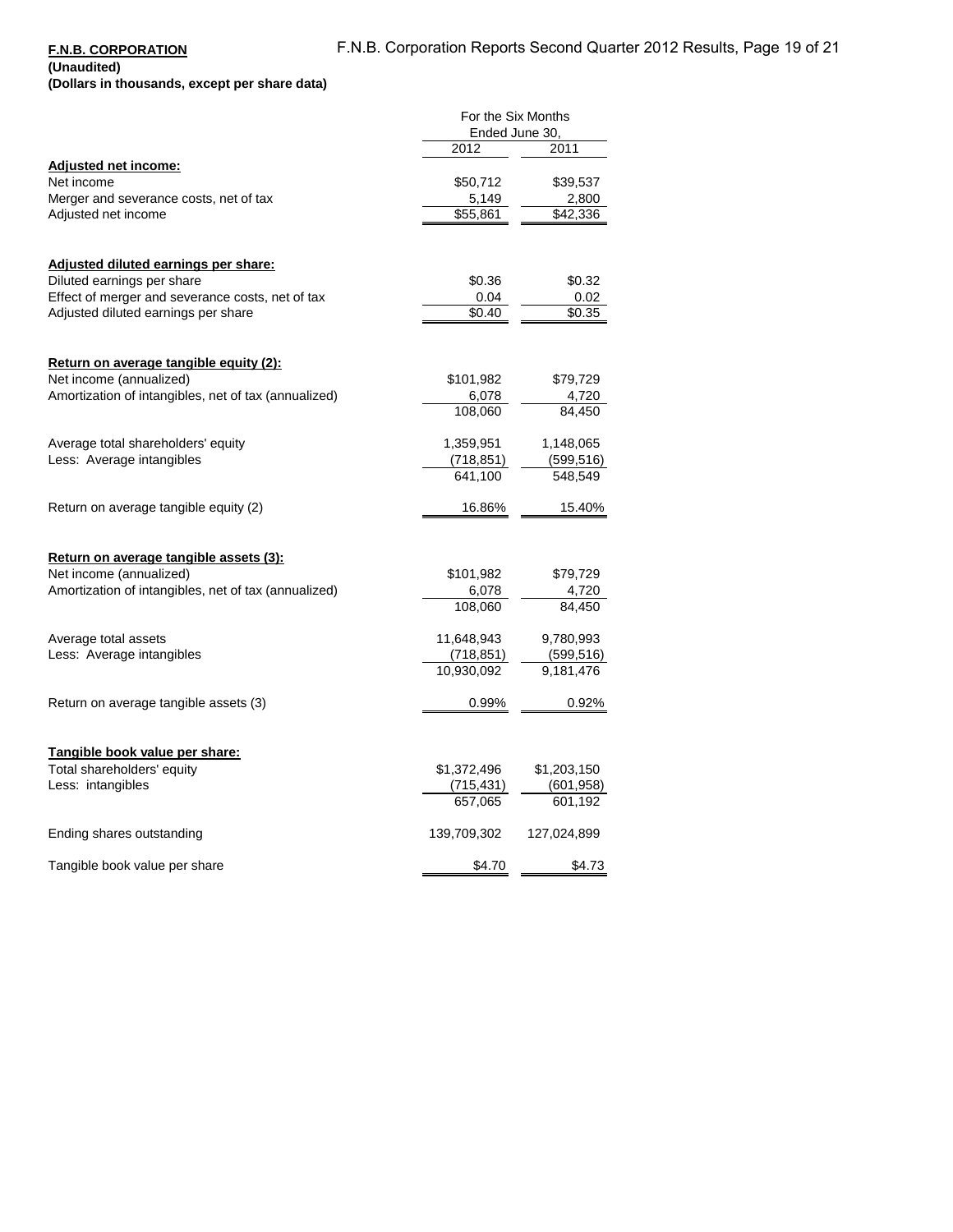### **F.N.B. CORPORATION (Unaudited) (Dollars in thousands)**

|                                                                        |             | 2012        |             |
|------------------------------------------------------------------------|-------------|-------------|-------------|
|                                                                        | Second      | First       | Second      |
|                                                                        | Quarter     | Quarter     | Quarter     |
| Tangible equity / tangible assets (period end):                        |             |             |             |
| Total shareholders' equity                                             | \$1,372,496 | \$1,354,699 | \$1,203,150 |
| Less: intangibles                                                      | (715,431)   | (714,177)   | (601, 958)  |
|                                                                        | 657,065     | 640,522     | 601,192     |
| Total assets                                                           | 11,750,739  | 11,726,063  | 9,857,163   |
| Less: intangibles                                                      | (715,431)   | (714, 177)  | (601, 958)  |
|                                                                        | 11,035,308  | 11,011,886  | 9,255,205   |
| Tangible equity / tangible assets (period end)                         | 5.95%       | 5.82%       | 6.50%       |
| Tangible equity, excluding AOCI / tangible<br>assets (period end) (7): |             |             |             |
| Total shareholders' equity                                             | \$1,372,496 | \$1,354,699 | \$1,203,150 |
| Less: intangibles                                                      | (715, 431)  | (714, 177)  | (601, 958)  |
| Less: AOCI                                                             | 41,361      | 43,735      | 30,716      |
|                                                                        | 698,426     | 684,257     | 631,908     |
| <b>Total assets</b>                                                    | 11,750,739  | 11,726,063  | 9,857,163   |
| Less: intangibles                                                      | (715, 431)  | (714, 177)  | (601, 958)  |
|                                                                        | 11,035,308  | 11,011,886  | 9,255,205   |
| Tangible equity, excluding AOCI / tangible                             |             |             |             |
| assets (period end) (7)                                                | 6.33%       | 6.21%       | 6.83%       |